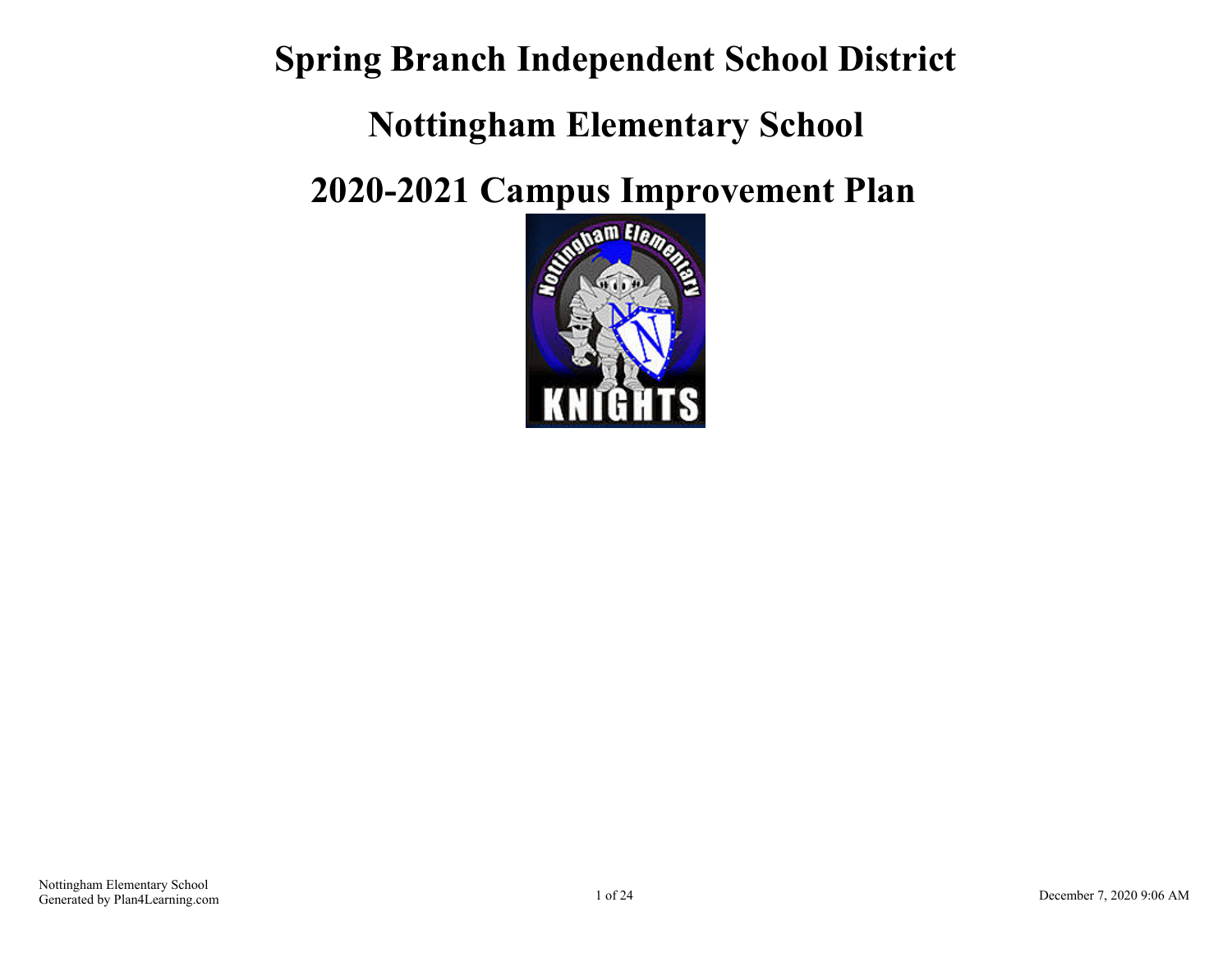## **Mission Statement**

Nottingham Elementary seeks to create an inclusive environment that is focused on the enhancement of each child's ability to become a problem-solver, goal-setter and successful citizen of the 21st century.

In our Learner-Centered Environment, the main focus of our campus will remain that of helping students to connect, personally and meaningfully, with individual learning and to develop self-responsibility. This focus will be reflected in the following areas: time management, grouping structures, emotional climate, efficient use of the physical environment, teacher and student ongoing self-reflection, goal-setting and accountability.

## **Core Values**

#### **Every Child**

We put students at the heart of everything we do.

#### **Collective Greatness**

We, as a community, leverage our individual strengths to reach challenging goals.

#### **Collaborative Spirit**

We believe in each other and find joy in our work.

#### **Limitless Curiosity**

We never stop learning and growing.

#### **Moral Compass**

We are guided by strong character, ethics and integrity.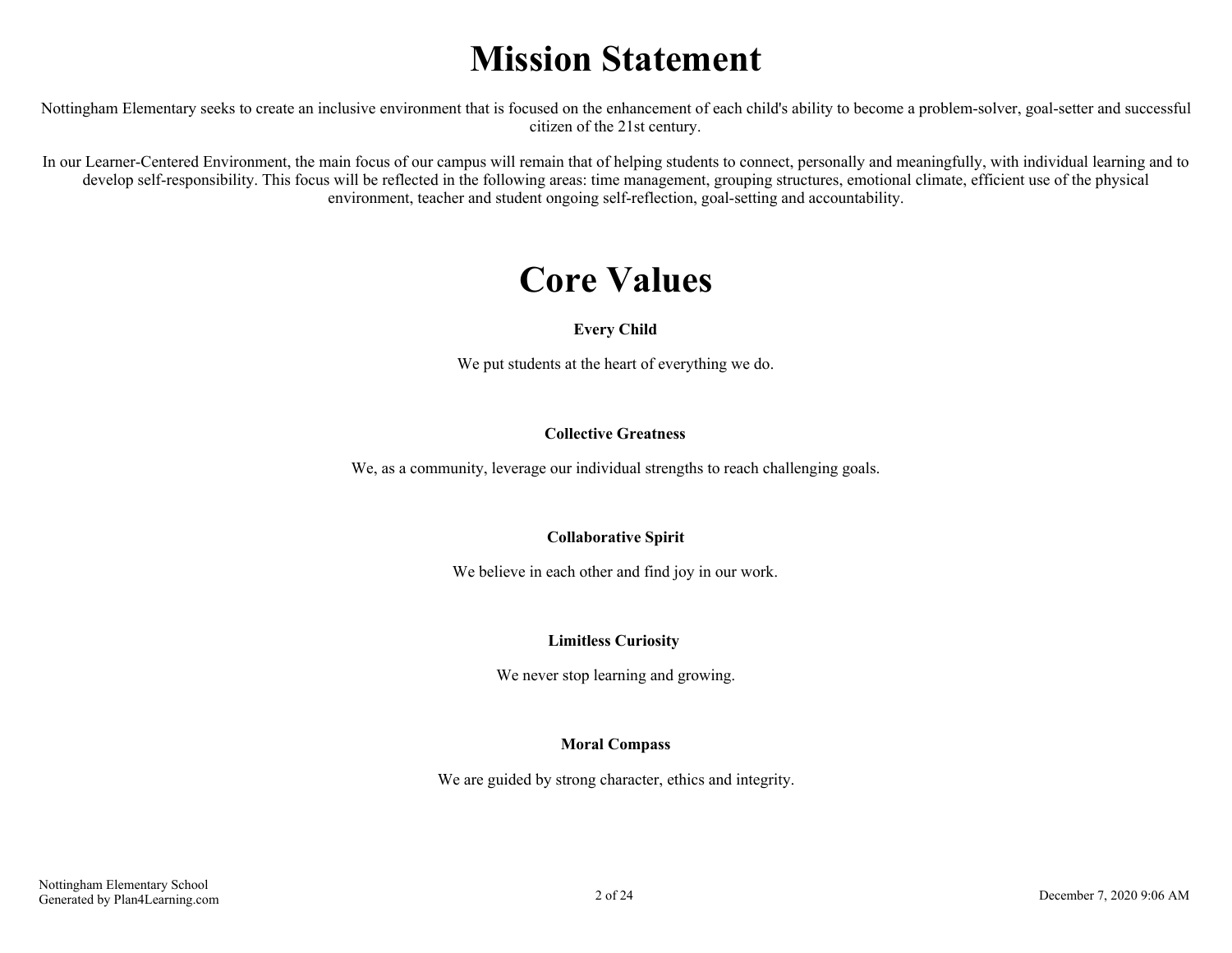## **Table of Contents**

| Comprehensive Needs Assessment                                                                                                                             |    |
|------------------------------------------------------------------------------------------------------------------------------------------------------------|----|
| Demographics                                                                                                                                               |    |
| <b>Student Achievement</b>                                                                                                                                 |    |
| School Culture and Climate                                                                                                                                 |    |
| Staff Quality, Recruitment, and Retention                                                                                                                  |    |
| Curriculum, Instruction, and Assessment                                                                                                                    | 8  |
| Parent and Community Engagement                                                                                                                            | 9  |
| Technology                                                                                                                                                 | 10 |
| Goals                                                                                                                                                      |    |
| Goal 1: STUDENT ACHIEVEMENT. Every Nottingham Elementary School student will master rigorous academic standards to ensure college and career readiness.    | 11 |
| Goal 2: STUDENT SUPPORT. Every Nottingham Elementary student will benefit from an aligned system that supports his/her academic and social-emotional needs | 15 |
| Goal 3: SAFE SCHOOLS. Strengthen school safety by establishing and conducting Campus Safety Committee reviews throughout the school year.                  | 18 |
| Goal 4: FISCAL RESPONSIBILITY. Nottingham Elementary School will ensure efficient and effective fiscal management of resources and operations to maximize  |    |
| learning for all students.                                                                                                                                 | 20 |
| Campus Funding Summary                                                                                                                                     | 22 |
| Addendums                                                                                                                                                  | 24 |
|                                                                                                                                                            |    |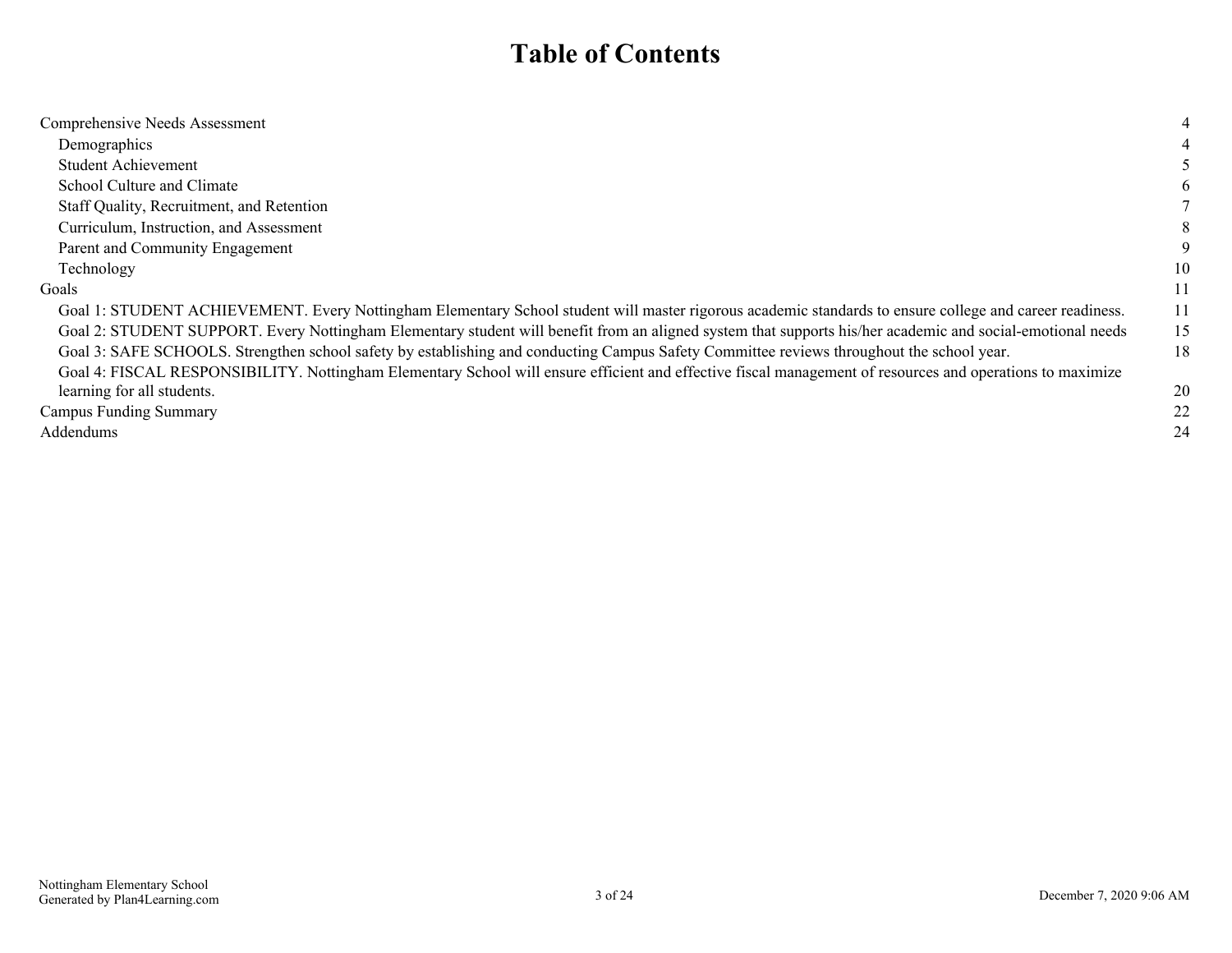## **Comprehensive Needs Assessment**

### <span id="page-3-0"></span>**Demographics**

#### **Demographics Summary**

Nottingham ended the year with 618 students enrolled. Our projected enrollment for the year was exceeded by almost 120 students. Our campus breakdown is as follows:

Hispanic: 27%

African American: 12%

Asian: 8%

White: 50%

Two or more races: 6%

Economically Disadvantage 38%

English Learners: 19%

Special Ed: 11%

Attendance Rate: 96%

#### **Demographics Strengths**

One of the things that makes NHE great is the diversity of our student population. Nottingham received an A rating in niche.com ratings of schools in Texas through various categories. Families are seeking our school out because of the diversity of students we serve. NHE has worked hard to ensure that our campus culture is inclusive and welcoming. We promote parent and student engagement to increase academic and social outcomes for our students.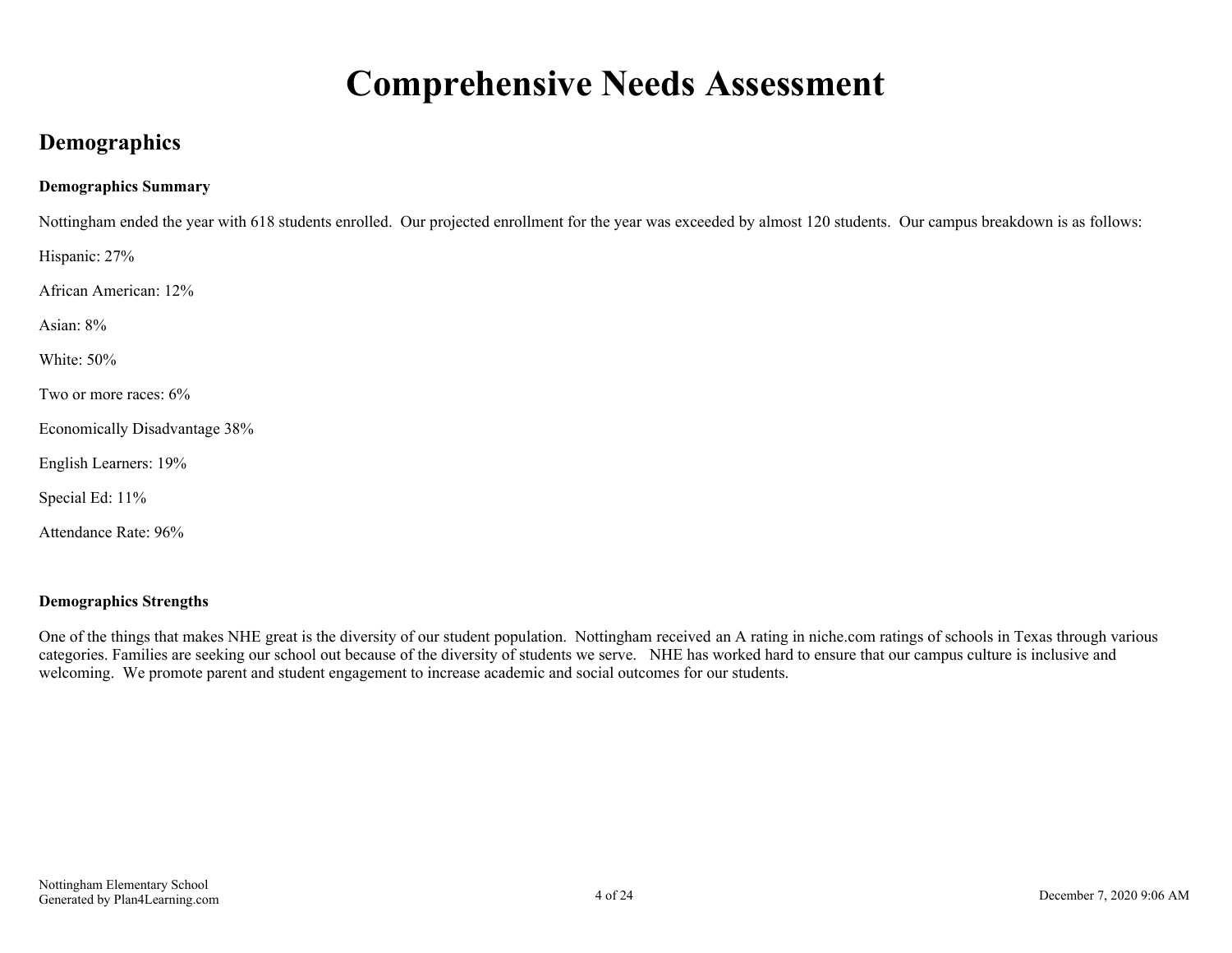### <span id="page-4-0"></span>**Student Achievement**

#### **Student Achievement Summary**

Due to COVID-19, schools were not rated for the 2019-2020 school year. Based on the 2019 TEA Accountability System for the 2018-2019 school year, NHE met standard and earned an overall rating of A from TEA. The overall scale score was a 93/A, with the breakdown below.

Overall: 93/A

Student Achievement: 91/A

Closing the Gaps: 98/A

School Progress: 88/B

4 Distinction Designations: Science, Academic Growth, Closing the Achievement Gaps, and Postsecondary Readiness

#### **Student Achievement Strengths**

Campus data showed an increase in performance in the areas of MAP growth, reading, math, science, and writing prior to COVID 19.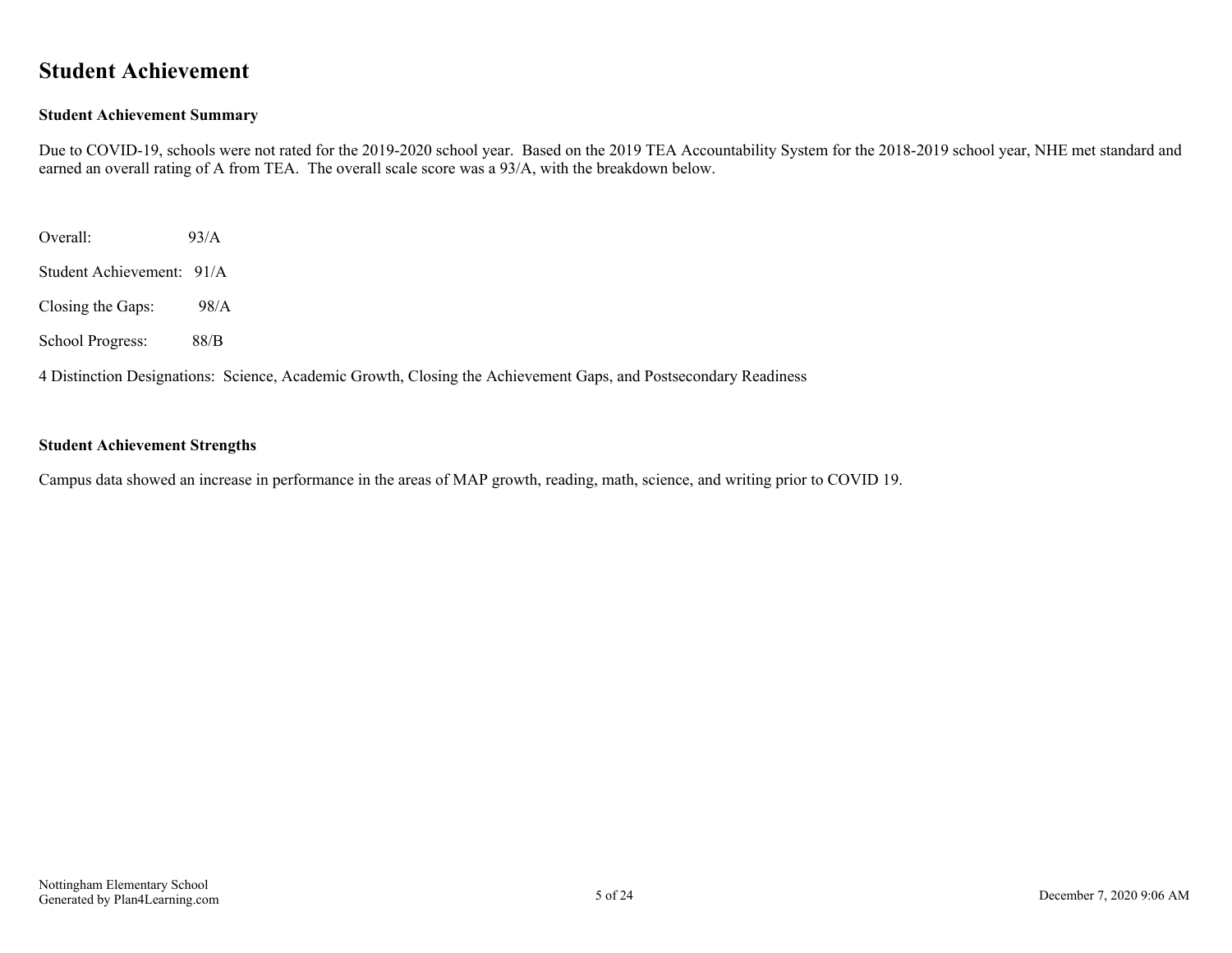### <span id="page-5-0"></span>**School Culture and Climate**

#### **School Culture and Climate Summary**

Nottingham continues to have a high school climate. We have added a lot of new staff members to our team because our enrollment increased by 120 students. New staff support and mentors will help us ensure we keep our campus climate positive. Professional development is needed to ensure the new staff members know and understand our aligned strategies and systems for students. Campus wide Project Class training will ensure all staff members are using the same language and standards.

Panorama data comparisons:

School belonging increased: 67 to 71

Rigorous Expectations increased: 75 to 76

School safety increased: 58 to 66

Teacher/student relationships decreased: 78-75

Overall increased: 70 to 72 percent

#### **School Culture and Climate Strengths**

Though modified due to COVID-19, the parent Panorama survey shows:

Community Needs: 65%

1. How concerned have you been about your child's social or emotional well being: 51% favorable

20% quite concerned and 6% extremely concerned

2. How concerned have you been about your child's learning while school is closed? 30% favorable

32% somewhat concerned and 13% not at all concerned

3. Does your child have reliable access to a tablet, laptop, or computer? 92% favorable

92% yes and 7% no.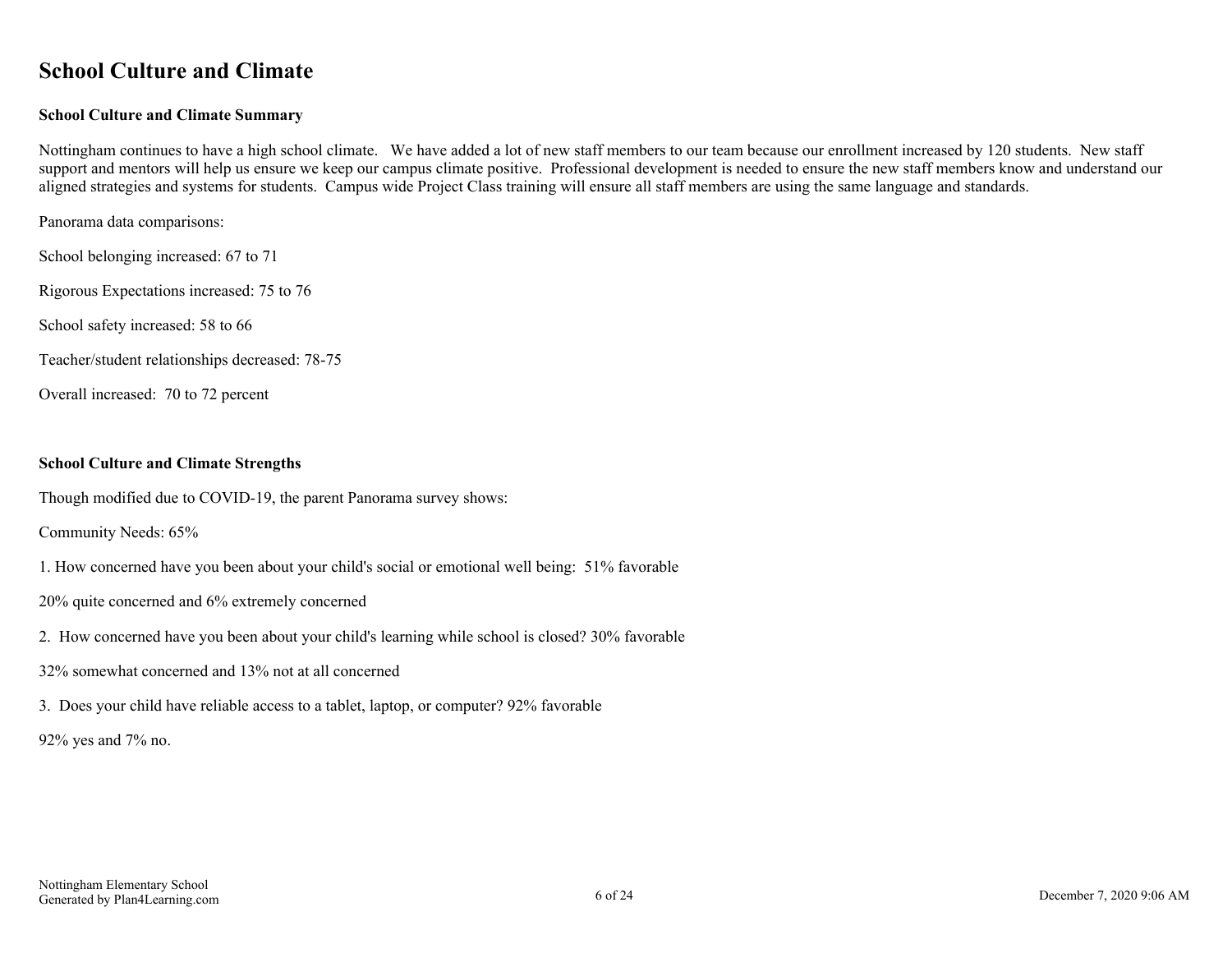### <span id="page-6-0"></span>**Staff Quality, Recruitment, and Retention**

#### **Staff Quality, Recruitment, and Retention Summary**

The NHE interviewing team screened and interviewed candidates for vacancies on the campus. Highly qualified staff members were selected to fill the vacancies. All staff hired exhibit our core values: Every child, moral compass, collective greatness, limitless curiosity, and collaborative spirit. They will help us meet our district priorities of literacy, numeracy, and social emotional learning.

All new staff members will have a mentor and will be an important member of our NHE Professional Learning Community (PLC).

#### **Staff Quality, Recruitment, and Retention Strengths**

At Nottingham, we hire only the best teachers. Several of our teachers serve on district committees, write curriculum, and lead staff development. We have several Vanguard teachers at NHE.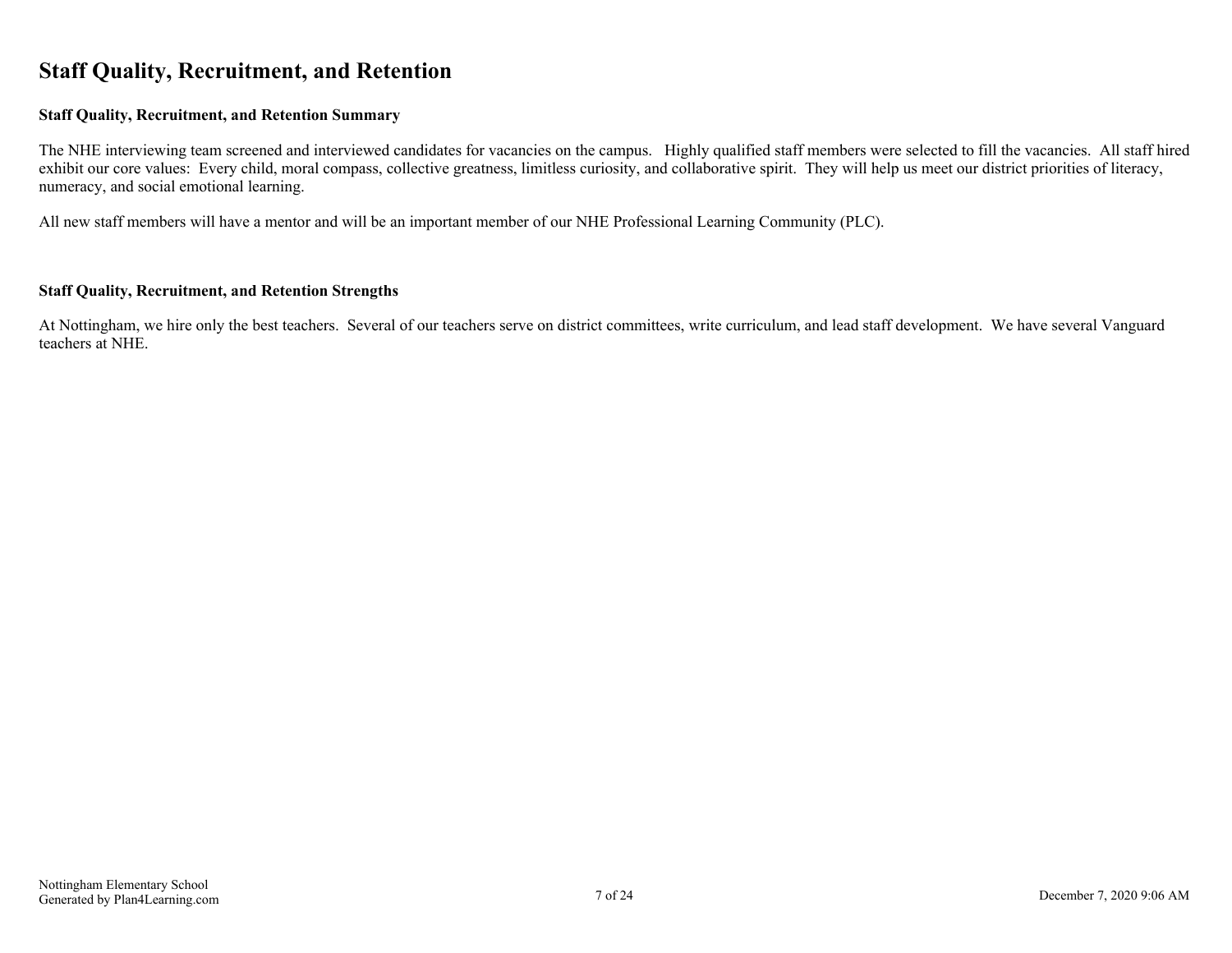### <span id="page-7-0"></span>**Curriculum, Instruction, and Assessment**

#### **Curriculum, Instruction, and Assessment Summary**

Nottingham will focus on the district 3 visioning areas:

#### **Literacy:**

- Lucy Calkins TCRWP for all grade levels
- Achieve 3000- Smarty Ants PK-2nd
- PLC's

#### **Math (numuralcy)**

- All in Learning
- IXL and Dreambox
- Expand deeper with Pathway time for grades 1st through 5th to meet the needs of our students
- PLC's

#### **SEL (Social Emotional Learning)**

- PLC's
- Project Class for all staff PD
- Morning Connections daily
- Update PBIS
- Character Strong

#### **Curriculum, Instruction, and Assessment Strengths**

Nottingham is continuing to build stronger PLC time together. We have altered to the master schedule to dedicate and provide more time dedicated to readiing and math. Having several Vangaurd teachers have been very helpful in providing staff development for teachers especially during this COVID pandemic. Our Vanguard teachers have offered Itslearning classes for all staff to help build capacity and ensure readiness for at home learning.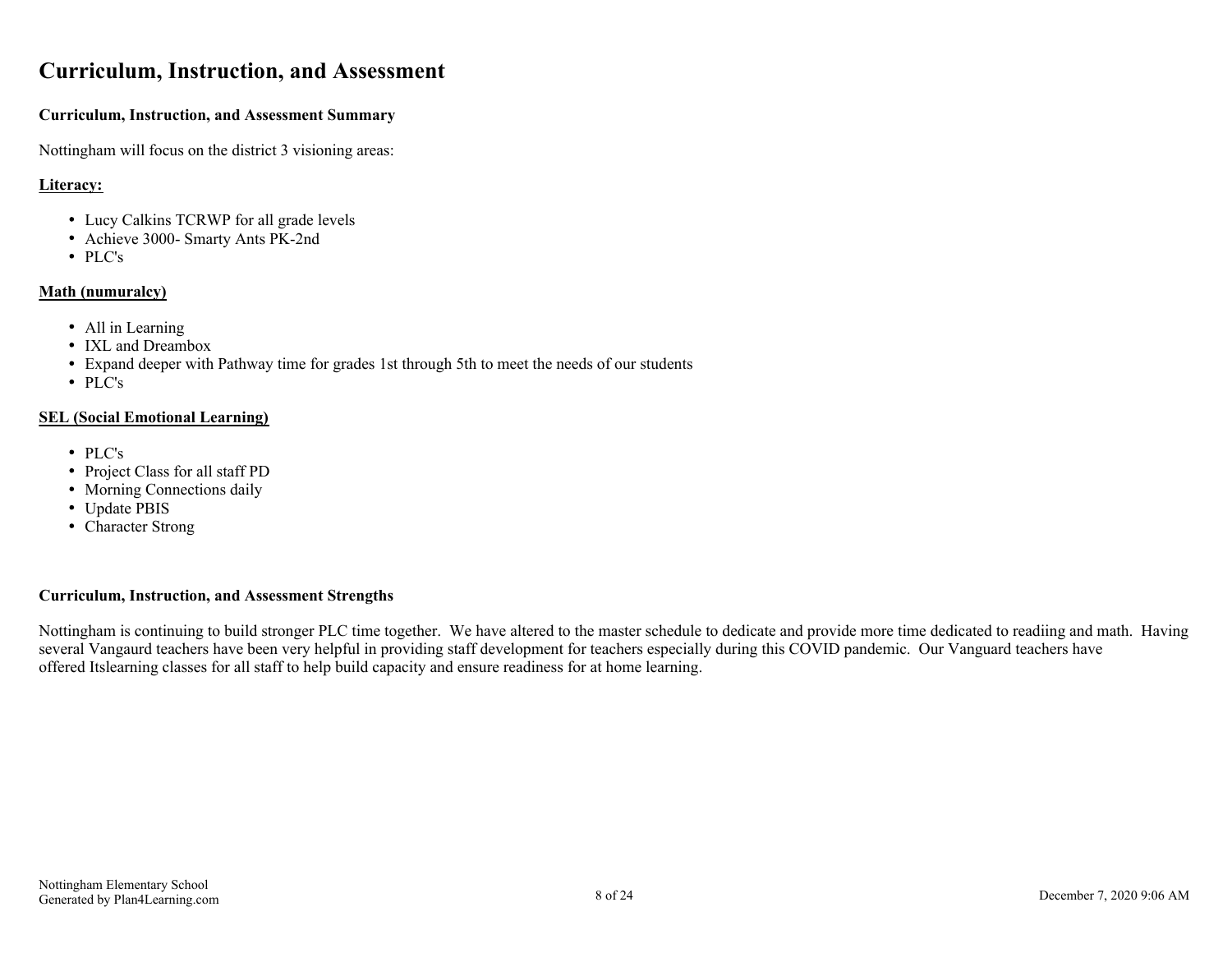### <span id="page-8-0"></span>**Parent and Community Engagement**

#### **Parent and Community Engagement Summary**

We are so fortunate that our Nottingham PTA is very supportive of our campus. Our PTA generates funding for our school through holding various small and large fundraisers. The money is used to support the arts, our garden, materials  $\&$  supplies, technology resources, and support specialists. There are opportunities for parents and community members to volunteer at our campus.

#### **Parent and Community Engagement Strengths**

We value our parents and our NHE community and love when they are involved at our campus.

Our vegetable and butterfly gardens are maintained by the NHE Environmental Awareness group. They help us by planting and maintaining our seasonal gardens. Our children, parents, and community love to learn about plants and vegetables.

We held a community: Boo Thru for Halloween. Children and their parents were able to drive thru our parking to look at Book Character displays. In a time of COVID we are finding new and creative ways to engage our community.

For our yearbook - our students were able to submit orignial artwork for the cover of the book. There was a voting process to determine the winner.

We celebrated Red Ribbon Week and had a different dress up theme each day. Many of our students and staff participated.

We have numerous spirit nights at local restraunts, incentives at grocery stores, box tops, shopping events with local vendors etc.

Many of our students participated in the PTA National Council Reflections contest.

Several of our teachers won grants to support our students.

At Nottingham, we are always finding ways to involve our community at our campus.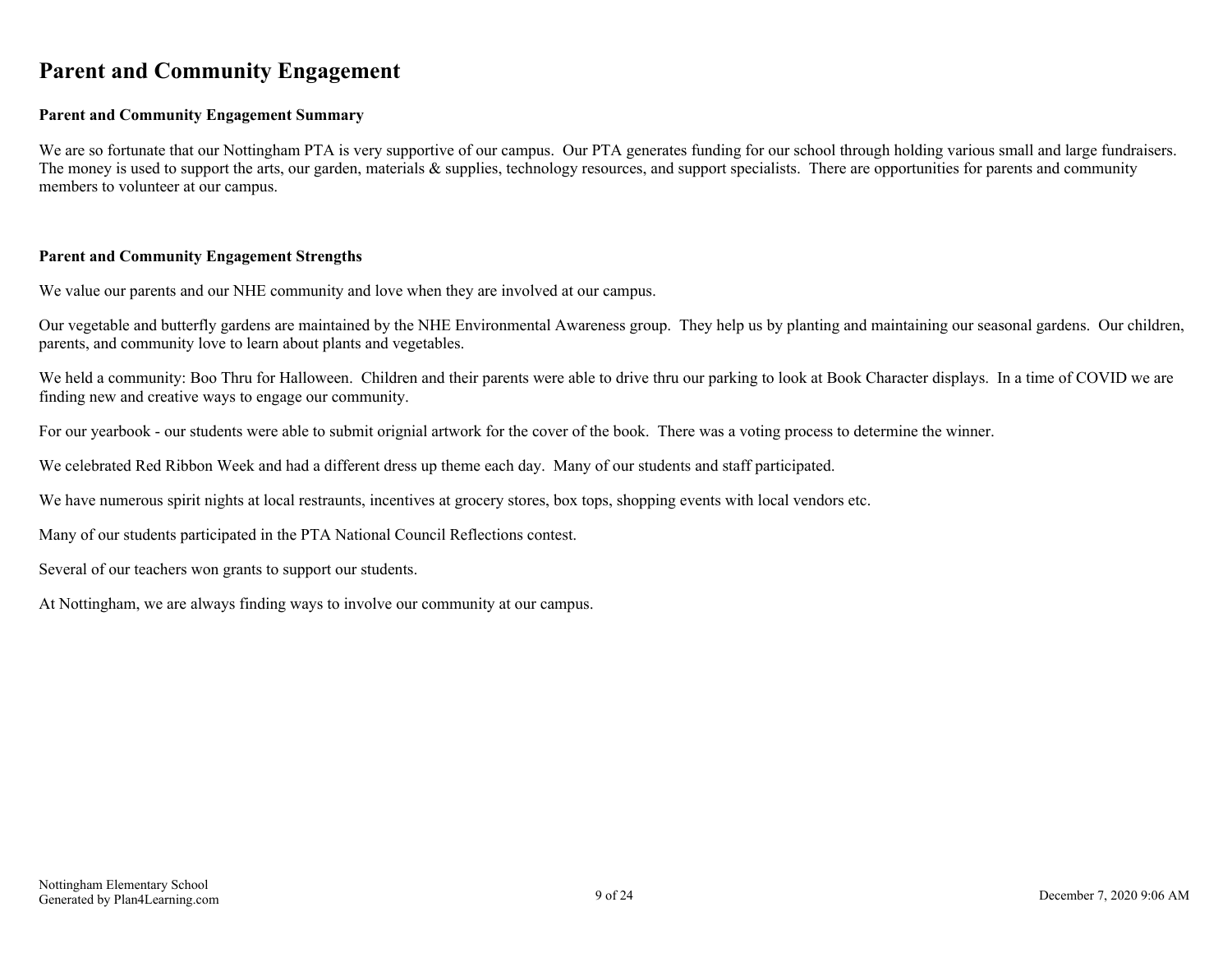### <span id="page-9-0"></span>**Technology**

#### **Technology Summary**

Each year PTA has designated funds for to support our technology needs. This year we had to purchase several docuement cameras for our new staff members. Every classroom is getting a new Activ Pannel installed. Due to COVID we have had to use spaces for classrooms that were not previously used. Some of these rooms will have a wall-mounted board and others will have a mobile unit.

Each week an electronic newsletter is sent from the Principal to the parents and staff. Parents have indicated they prefer to have electronic communication.

Our PTA has a website and a newsletter that is sent to families.

Adopt-u-comp- provided 50 new computers for families in need. Families were identified by teachers and CIS.

Our campus is receiving new chrome books, ipads, hot spots, and cases to use in the classroom and to check out to families. We have checked out devices to students needing them for at home learning.

#### **Technology Strengths**

PTA- Technology funds to help support staff and students

Title 1- funds set aside to continue building our technology inventory for students at school and home

CIS- delivered 50 brand new computers to our families in need

Campus inventory of devises is close to 1:1 in intermediate grade levels.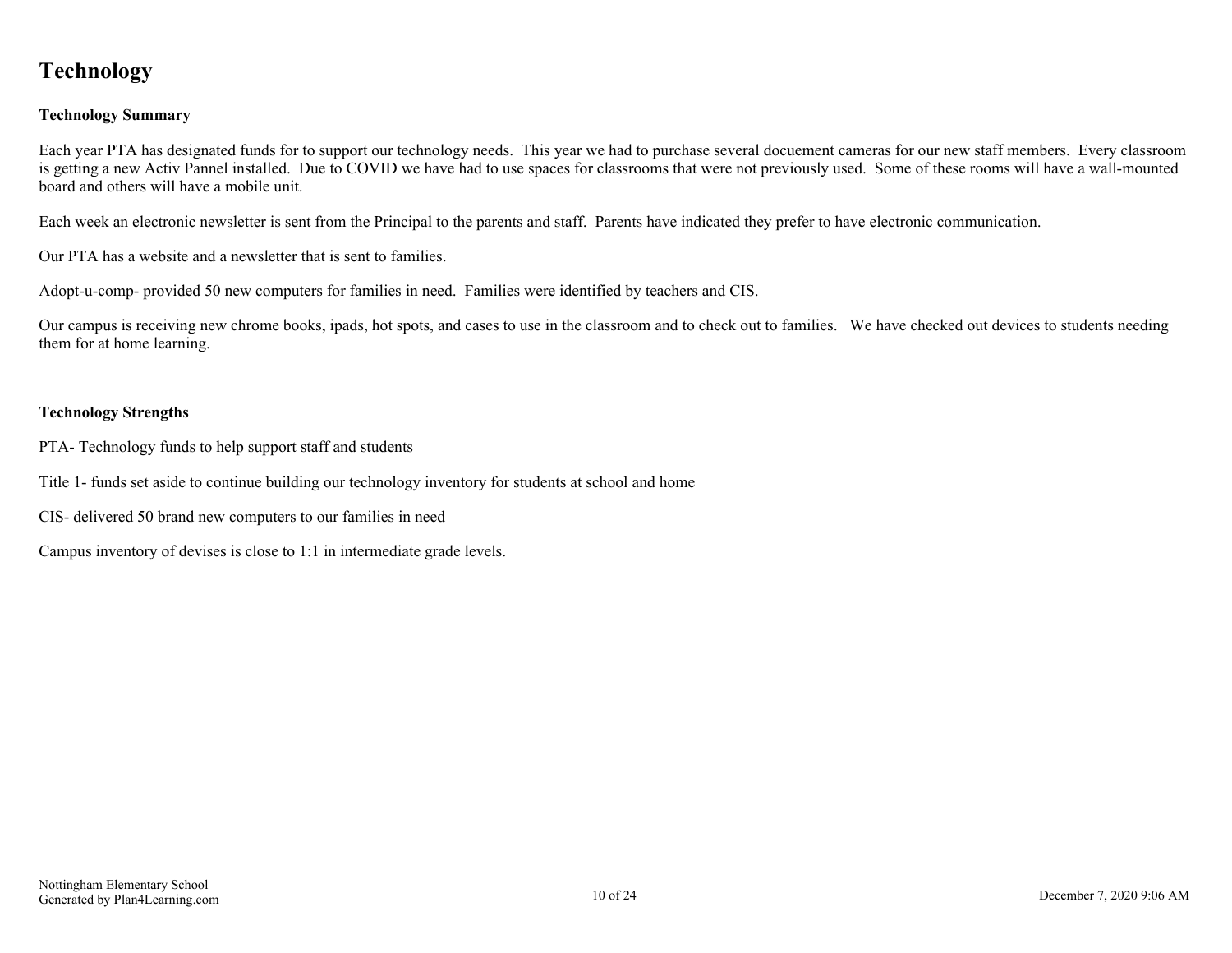## **Goals**

<span id="page-10-0"></span>**Goal 1:** STUDENT ACHIEVEMENT. Every Nottingham Elementary School student will master rigorous academic standards to ensure college and career readiness.

**Performance Objective 1:** ACHIEVEMENT: By June 2021, Nottingham Elementary School will increase student performance on STAAR Grades 3-5 exams in reading and math by at least 3 points at each performance level (approaches, meets, masters).

#### 2019-20: Not Rated due to COVID

2018-19: Reading: 86% (approaches), 60% (meets), 39% (masters); Math: 87% (approaches), 67% (meets), 47% (masters) 2017-18: Reading: 80% (approaches), 60% (meets), 35% (masters); Math: 81% (approaches), 60% (meets), 38% (masters)

**Evaluation Data Sources:** STAAR 3-8 Reports

| <b>Strategy 1:</b> Staff will attend professional development for TCRWP to develop their skills in teaching reading and writing.                                                                                                                                                                                                       |     | <b>Reviews</b>   |     |                  |
|----------------------------------------------------------------------------------------------------------------------------------------------------------------------------------------------------------------------------------------------------------------------------------------------------------------------------------------|-----|------------------|-----|------------------|
| There will be a focus on differentiation to meet the needs of all students including SPED, 504, GT, at-risk, economically                                                                                                                                                                                                              |     | <b>Formative</b> |     | <b>Summative</b> |
| disadvantaged, and EL. Each PLC will have planning days to analyze data and make instructional adjustments for students.<br>Materials and books will be purchased.                                                                                                                                                                     | Nov | Jan              | Mar | June             |
| <b>Strategy's Expected Result/Impact:</b> Teacher skill set building<br>Vertically aligned professional development                                                                                                                                                                                                                    | 75% |                  |     |                  |
| <b>Staff Responsible for Monitoring:</b> Teachers, Administrators, Instructional Leadership Team (ILT)                                                                                                                                                                                                                                 |     |                  |     |                  |
| Title I Schoolwide Elements: 2.6 - TEA Priorities: Build a foundation of reading and math - ESF Levers: Lever 2:<br>Effective, Well-Supported Teachers, Lever 4: High-Quality Curriculum, Lever 5: Effective Instruction - Comprehensive<br><b>Support Strategy - Targeted Support Strategy - Additional Targeted Support Strategy</b> |     |                  |     |                  |
| <b>Funding Sources:</b> Supply/Material - 211 - Title I, Part A (FBG20 Carryover) - \$7,346, Supplies & Materials - 211 - Title<br>I, Part A - \$20,518, Substitutes Professional Staff - 211 - Title I, Part A - \$500, Other Reading Materials - 199 PIC 11 -<br>Instructional Services - \$2,750                                    |     |                  |     |                  |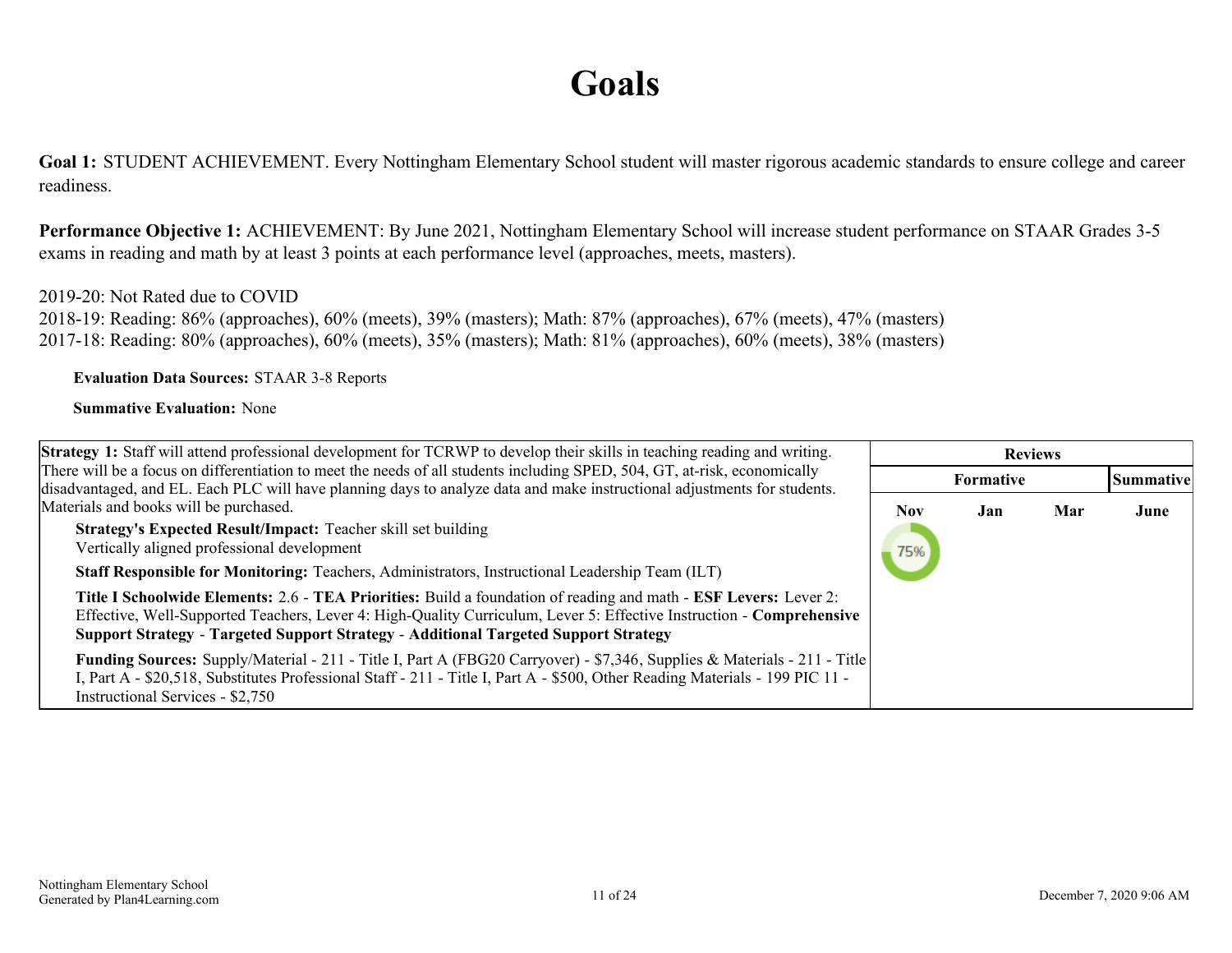| <b>Strategy 2:</b> Provide opportunities to inform parents on curriculum standards for all content areas. Give parents the tools                                                                                                                                                                                                                                                                                                    |                   | <b>Reviews</b> |     |           |
|-------------------------------------------------------------------------------------------------------------------------------------------------------------------------------------------------------------------------------------------------------------------------------------------------------------------------------------------------------------------------------------------------------------------------------------|-------------------|----------------|-----|-----------|
| needed to work with their children at home including: books, supplies, and manipulatives. Conference with parents so they<br>will know how their child is growing both socially and academically. Encourage parents to attend Parent U sessions, PTA                                                                                                                                                                                |                   | Formative      |     | Summative |
| meetings, parent conferences, Title 1 meetings, and other parent meetings at flexible times. Parents, Students, and Staff will<br>understand the components of the Parent and Family Engagement Policy, Home School Compact, and Title 1.<br>Strategy's Expected Result/Impact: Increase in parental involvement<br>Sign in sheets<br>Dates of materials distribution<br>Parent and Family Engagement Policy<br>Home School Compact | <b>Nov</b><br>65% | Jan            | Mar | June      |
| <b>Staff Responsible for Monitoring: ILT, Staff</b>                                                                                                                                                                                                                                                                                                                                                                                 |                   |                |     |           |
| Title I Schoolwide Elements: 3.1, 3.2 - ESF Levers: Lever 3: Positive School Culture - Comprehensive Support<br><b>Strategy - Targeted Support Strategy - Additional Targeted Support Strategy</b>                                                                                                                                                                                                                                  |                   |                |     |           |
| Funding Sources: Magazines & Periodicals - 211 - Title I, Part A - \$100, Materials and supplies - 199 PIC 99 -<br>Undistributed - \$3,570.18                                                                                                                                                                                                                                                                                       |                   |                |     |           |
| Strategy 3: Teachers will participate in professional development for Math, Science, and Technology to learn new ways to                                                                                                                                                                                                                                                                                                            | <b>Reviews</b>    |                |     |           |
| address the needs of all students including at-risk, SPED, 504, GT, EL, and economically disadvantaged. Materials, books and<br>supplies will be purchased to meet student needs.                                                                                                                                                                                                                                                   | Formative         |                |     | Summative |
| Strategy's Expected Result/Impact: Increase students achievement. Build teacher capacity and content knowledge.                                                                                                                                                                                                                                                                                                                     | <b>Nov</b>        | Jan            | Mar | June      |
| <b>Staff Responsible for Monitoring: ILT, Teachers</b>                                                                                                                                                                                                                                                                                                                                                                              |                   |                |     |           |
| Title I Schoolwide Elements: 2.4 - TEA Priorities: Build a foundation of reading and math - ESF Levers: Lever 1:<br>Strong School Leadership and Planning, Lever 2: Effective, Well-Supported Teachers, Lever 3: Positive School Culture,<br>Lever 4: High-Quality Curriculum, Lever 5: Effective Instruction - Comprehensive Support Strategy - Targeted<br><b>Support Strategy - Additional Targeted Support Strategy</b>         | 75%               |                |     |           |
| <b>Funding Sources:</b> Materials, supplies, books - 199 PIC 30 - At Risk School Wide SCE - \$8,000                                                                                                                                                                                                                                                                                                                                 |                   |                |     |           |
| <b>Strategy 4:</b> Resources, instructional materials, and technology will be purchased to enhance student learning and achievement                                                                                                                                                                                                                                                                                                 |                   | <b>Reviews</b> |     |           |
| for all students.<br>Strategy's Expected Result/Impact: Improve student achievement and teacher capacity.                                                                                                                                                                                                                                                                                                                           |                   | Formative      |     | Summative |
| <b>Staff Responsible for Monitoring: ILT</b>                                                                                                                                                                                                                                                                                                                                                                                        | <b>Nov</b>        | Jan            | Mar | June      |
| Teachers<br><b>Instructional Specialists</b>                                                                                                                                                                                                                                                                                                                                                                                        | 45%               |                |     |           |
| <b>Comprehensive Support Strategy - Targeted Support Strategy - Additional Targeted Support Strategy</b>                                                                                                                                                                                                                                                                                                                            |                   |                |     |           |
| Funding Sources: Special Education Supplies - 199 PIC 23 - Special Education - \$2,500, Resources, Materials - 199 PIC<br>25 - ESL/Bilingual - \$2,680, - 199 PIC 11 - Instructional Services - Resources and materials - \$25,629.35                                                                                                                                                                                               |                   |                |     |           |
| <sup>0%</sup> No Progress<br>Accomplished<br>Continue/Modify<br>100%                                                                                                                                                                                                                                                                                                                                                                | Discontinue       |                |     |           |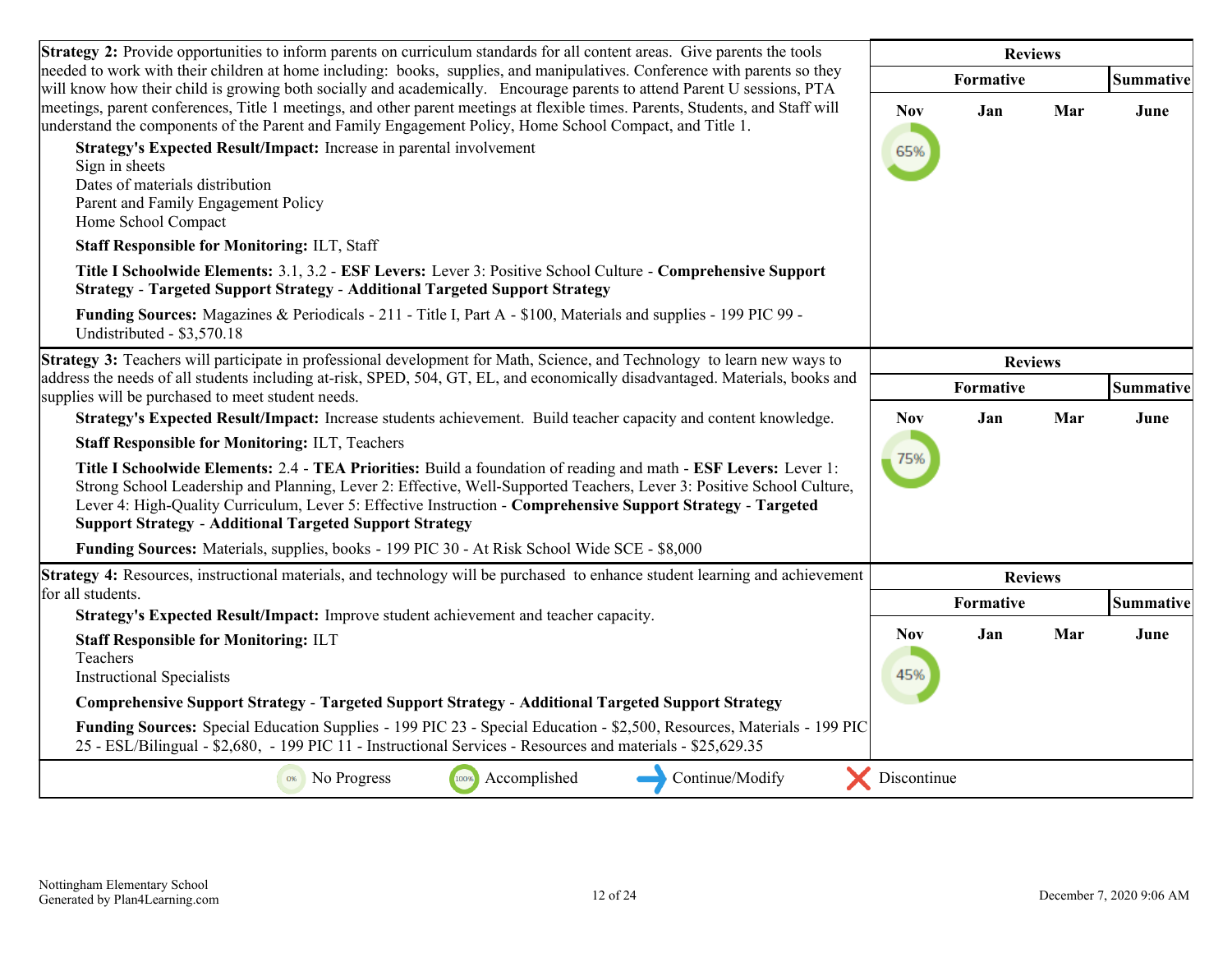**Goal 1:** STUDENT ACHIEVEMENT. Every Nottingham Elementary School student will master rigorous academic standards to ensure college and career readiness.

**Performance Objective 2:** GAP-CLOSING: By June 2021, Nottingham Elementary School will increase overall performance on STAAR Grades 3-5 exams to narrow the gap or improve performance above the target by at least 5 percentage points for English Learners.

2019-20: Not Rated due to COVID 2018-19: English Learners 62%; non-English Learners 88% 2017-18: English Learners 46%; non-English Learners 81%

2018-19: African American 27%; non- African American 62% 2017-18: African American 41%; non- African American 64% 2018-19: Hispanic 50%; non- Hispanic 60% 2017-18: Hispanic 50%; non- Hispanic 64% 2018-19: Eco-Dis 33%; non-Eco-Dis 69% 2017-18: Eco-Dis 42%; non-Eco-Dis 73%

#### **Evaluation Data Sources:** State Accountability Reports

| <b>Strategy 1:</b> Students will set goals and will track their progress using data trackers. PLCs will analyze the data collected and                                                                                                                    |            | <b>Reviews</b>   |     |                  |
|-----------------------------------------------------------------------------------------------------------------------------------------------------------------------------------------------------------------------------------------------------------|------------|------------------|-----|------------------|
| will make instructional adjustments to close gaps. During morning connection meetings staff will celebrate student growth in<br>academics and behavior. Professional development will focus on small group instruction and meeting the needs of students. |            | <b>Formative</b> |     | <b>Summative</b> |
| Books, supplies, technology, and materials will be purchased.                                                                                                                                                                                             | <b>Nov</b> | Jan              | Mar | June             |
| <b>Strategy's Expected Result/Impact:</b> Students will receive small group instruction to meet their needs. Students will also<br>have voice and agency in how they learn. Focus on closing the gaps for students.                                       | 45%        |                  |     |                  |
| <b>Staff Responsible for Monitoring: Staff</b><br>ШT                                                                                                                                                                                                      |            |                  |     |                  |
| Parents                                                                                                                                                                                                                                                   |            |                  |     |                  |
| <b>Comprehensive Support Strategy - Targeted Support Strategy - Additional Targeted Support Strategy</b>                                                                                                                                                  |            |                  |     |                  |
| <b>Funding Sources:</b> Other Reading Materials - 211 - Title I, Part A - \$11,000, Software - 211 - Title I, Part A - \$5,085,<br>Technology Equipment - 211 - Title I, Part A - \$5,000                                                                 |            |                  |     |                  |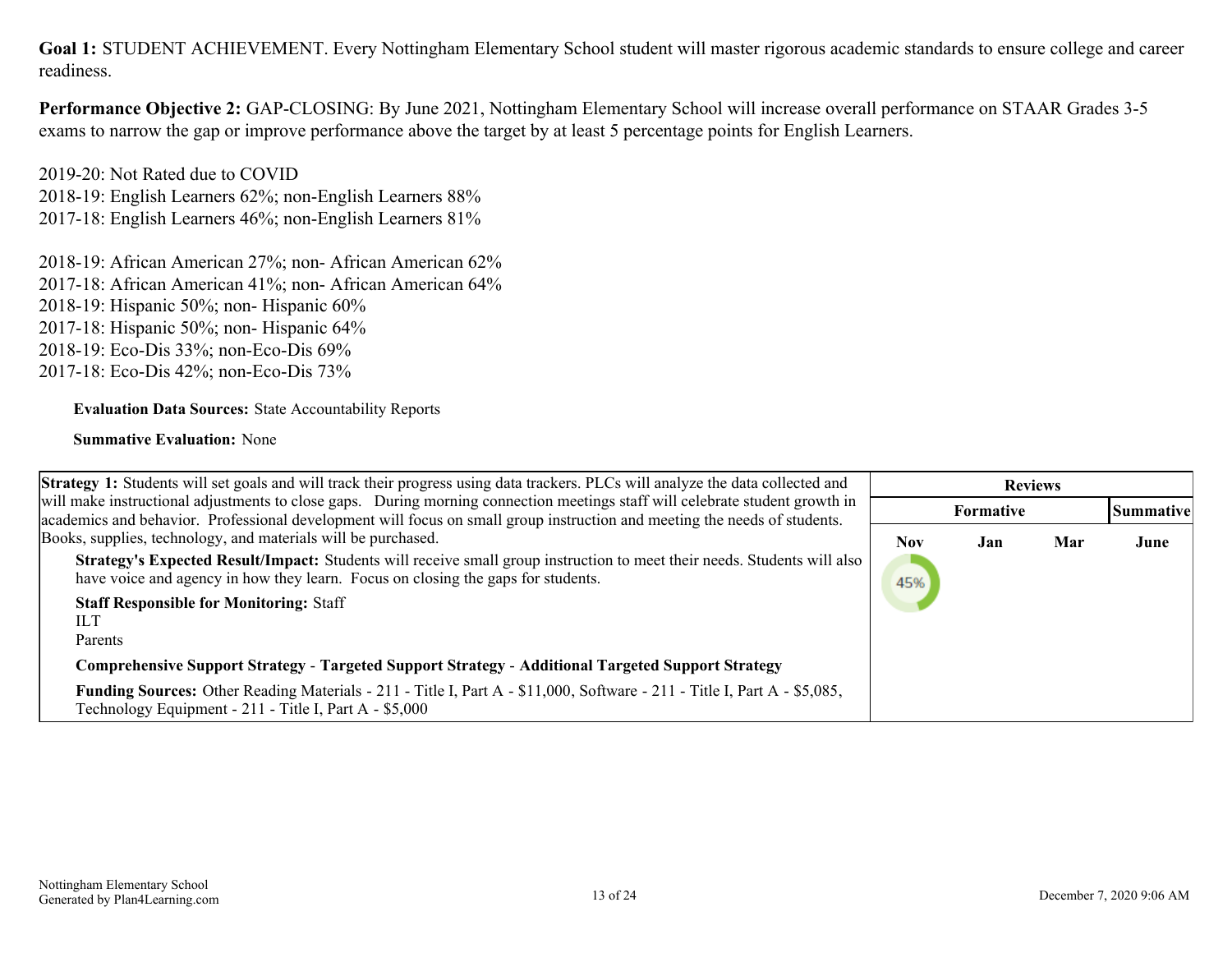| <b>Strategy 2:</b> To meet the needs of anytime/anywhere learning NHE will purchase Smarty Ants with Achieve 3000 for primary                                                                                                |             | <b>Reviews</b>   |     |           |  |
|------------------------------------------------------------------------------------------------------------------------------------------------------------------------------------------------------------------------------|-------------|------------------|-----|-----------|--|
| grade levels. Reading/Math Specialists will work with student groups to increase percentage of students scoring in the meets<br>and mastery range.                                                                           |             | <b>Formative</b> |     | Summative |  |
| Strategy's Expected Result/Impact: Meet the needs of our PL 24/7/365 access to curriculum.<br>Meet more learning styles with a variety of tech tools.<br>Build teacher capacity with colleague led PD.                       | Nov<br>35%  | Jan              | Mar | June      |  |
| <b>Staff Responsible for Monitoring: Teachers</b><br><b>Staff</b><br><b>ILT</b><br><b>Content Specialists</b>                                                                                                                |             |                  |     |           |  |
| <b>ESF Levers:</b> Lever 1: Strong School Leadership and Planning, Lever 2: Effective, Well-Supported Teachers -<br><b>Comprehensive Support Strategy - Targeted Support Strategy - Additional Targeted Support Strategy</b> |             |                  |     |           |  |
| Funding Sources: Teacher & Professional Salary, Medicare, Employer Contribution, Workers Comp, Teacher<br>Retirement - 211 - Title I, Part A - \$67,569, Sub/Hr Support Personnel - 211 - Title I, Part A - \$400            |             |                  |     |           |  |
| Accomplished<br>Continue/Modify<br>No Progress<br>100%<br>0%                                                                                                                                                                 | Discontinue |                  |     |           |  |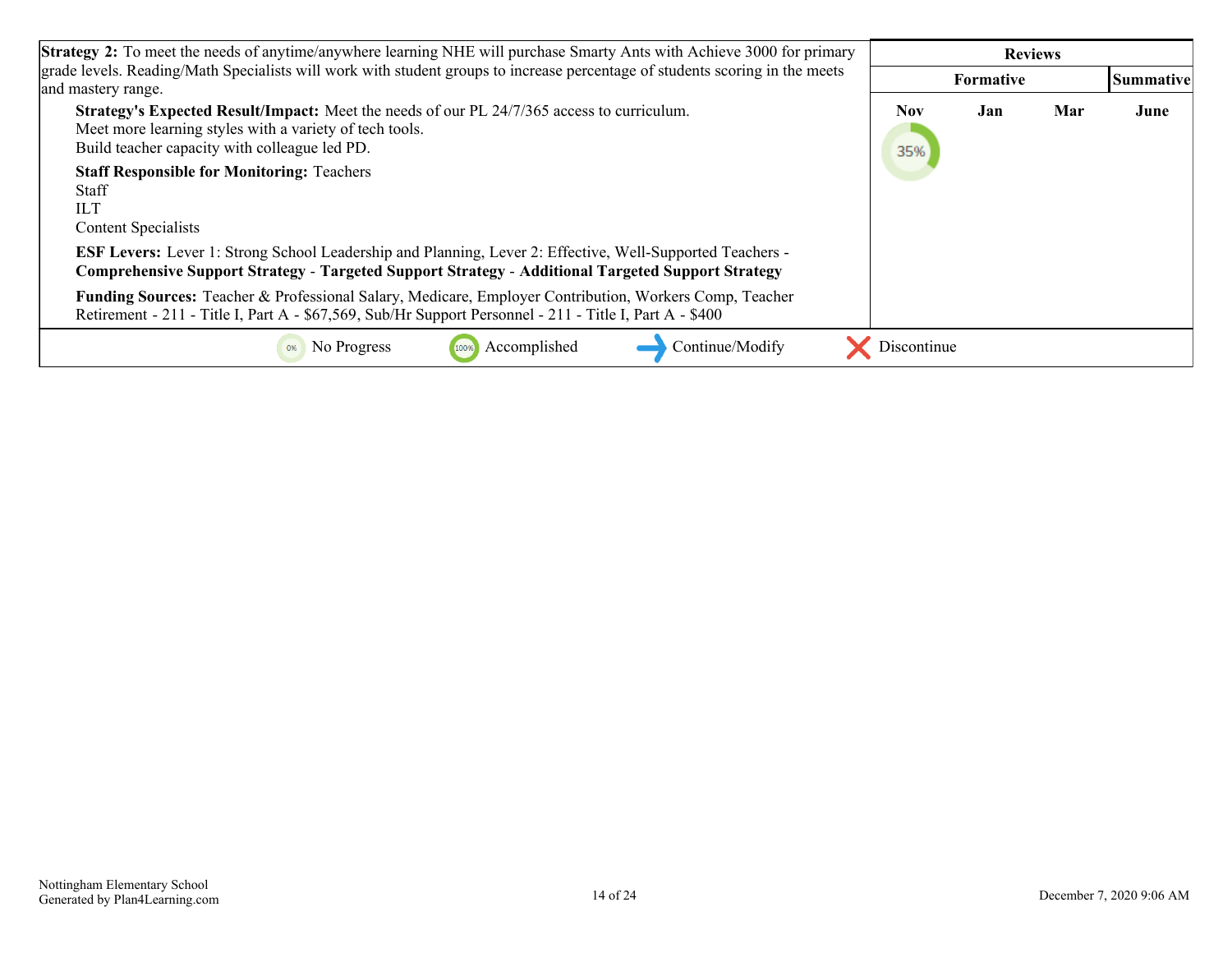**Goal 1:** STUDENT ACHIEVEMENT. Every Nottingham Elementary School student will master rigorous academic standards to ensure college and career readiness.

**Performance Objective 3:** STUDENT GROWTH: By June 2021, Nottingham Elementary School will increase the % of students who meet or exceed conditional growth index (CGI) targets on Measures of Academic Progress in Math by 3 points,

2019-20: Not Rated due to COVID 2018-19: Reading - 69% met CGI; Math - 69 % met CGI 2017-18: Reading - 63% met CGI; Math - 72 % met CGI

**Evaluation Data Sources:** Measures of Academic Progress (MAP) Reports

| <b>Strategy 1:</b> MAP data will be reviewed and individual student reports will be reviewed. The data will inform instructional      |                   | <b>Reviews</b>   |     |           |
|---------------------------------------------------------------------------------------------------------------------------------------|-------------------|------------------|-----|-----------|
| adjustments. Skills will be built concrete, pictorial, and abstract. Manipulatives will be purchased for hands on learning.           |                   | <b>Formative</b> |     | Summative |
| Strategy's Expected Result/Impact: Increased MAP Math performance.<br><b>Staff Responsible for Monitoring: ILT, Teachers</b>          | Nov<br>35%        | Jan              | Mar | June      |
| <b>Strategy 2:</b> NHE will utilize the Education Foundation Grant to have 3 days of planning with all grade levels. Title funds will |                   | <b>Reviews</b>   |     |           |
| be used for resources needed and refreshments.                                                                                        |                   | <b>Formative</b> |     | Summative |
|                                                                                                                                       | <b>Nov</b><br>20% | Jan              | Mar | June      |
| Accomplished<br>Continue/Modify<br>No Progress<br>100%<br>0%                                                                          | Discontinue       |                  |     |           |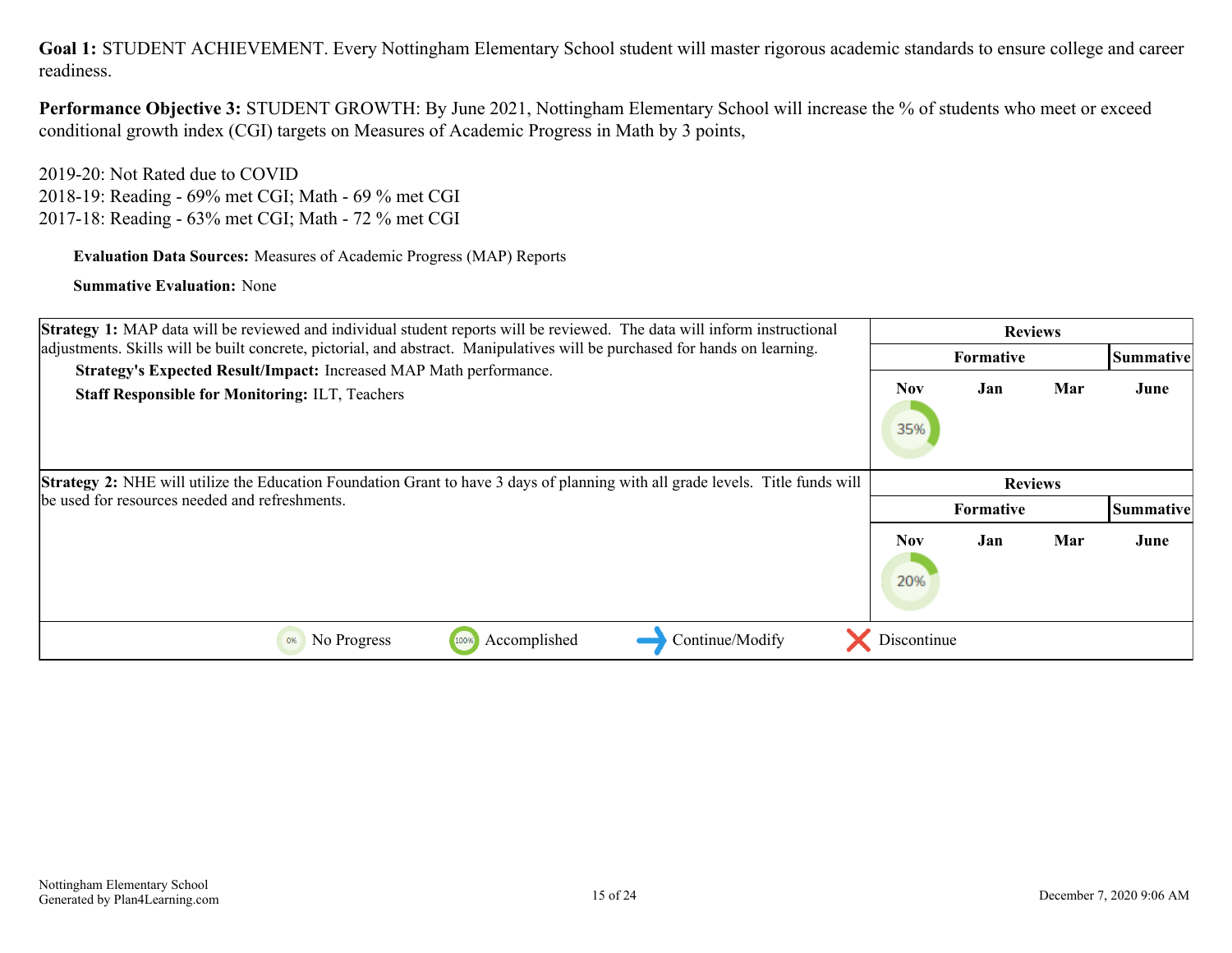<span id="page-15-0"></span>**Goal 2:** STUDENT SUPPORT. Every Nottingham Elementary student will benefit from an aligned system that supports his/her academic and socialemotional needs

**Performance Objective 1:** SCHOOL CONNECTEDNESS: By June 2021, the % of Nottingham Elementary School students who feel connected as both individuals and learners will increase by at least 3 points.

2019-20: Not Rated due to COVID 2018-19: 71% School Belonging; 66% School Safety 2017-18: 67% School Belonging; 58% School Safety

**Evaluation Data Sources:** Panorama Student Survey

| <b>Strategy 1:</b> Morning Connections - Students will begin their day with a community circle focused on one of the following:                                                                                        | <b>Reviews</b> |           |                |           |
|------------------------------------------------------------------------------------------------------------------------------------------------------------------------------------------------------------------------|----------------|-----------|----------------|-----------|
| $(1)$ Team Building;                                                                                                                                                                                                   |                | Formative |                | Summative |
| $(2)$ Conflict Resolution;                                                                                                                                                                                             |                |           |                |           |
| $(3)$ Student Celebrations;                                                                                                                                                                                            | <b>Nov</b>     | Jan       | Mar            | June      |
| $(4)$ Current Events; and<br>$(5)$ Creating a Growth Mindset                                                                                                                                                           |                |           |                |           |
| Strategy's Expected Result/Impact: Increase in school connectedness and positive student teacher relationships.<br>Staff and student feedback<br>Discipline referrals decrease<br>Address PL: Student Voice and Agency | 85%            |           |                |           |
| <b>Staff Responsible for Monitoring: Counselor</b><br><b>ILT</b><br><b>Teachers</b>                                                                                                                                    |                |           |                |           |
| <b>Strategy 2:</b> NHE will implement PBIS strategies to support positive strong student culture. All staff will be trained in Project                                                                                 |                |           | <b>Reviews</b> |           |
| Class for relationships and classroom management strategies. This will conclude campus wide expectations, procedures, and<br>routines for all common areas.                                                            |                | Formative |                | Summative |
| Strategy's Expected Result/Impact: Increase in more time in the classroom learning.<br>Decrease in student disciplinary referrals.                                                                                     | <b>Nov</b>     | Jan       | Mar            | June      |
| <b>Staff Responsible for Monitoring: NHE's ILT</b><br>Teachers<br>Staff                                                                                                                                                | 100%           | 100%      | 100%           |           |
| <b>ESF Levers:</b> Lever 2: Effective, Well-Supported Teachers - Comprehensive Support Strategy - Targeted Support<br><b>Strategy - Additional Targeted Support Strategy</b>                                           |                |           |                |           |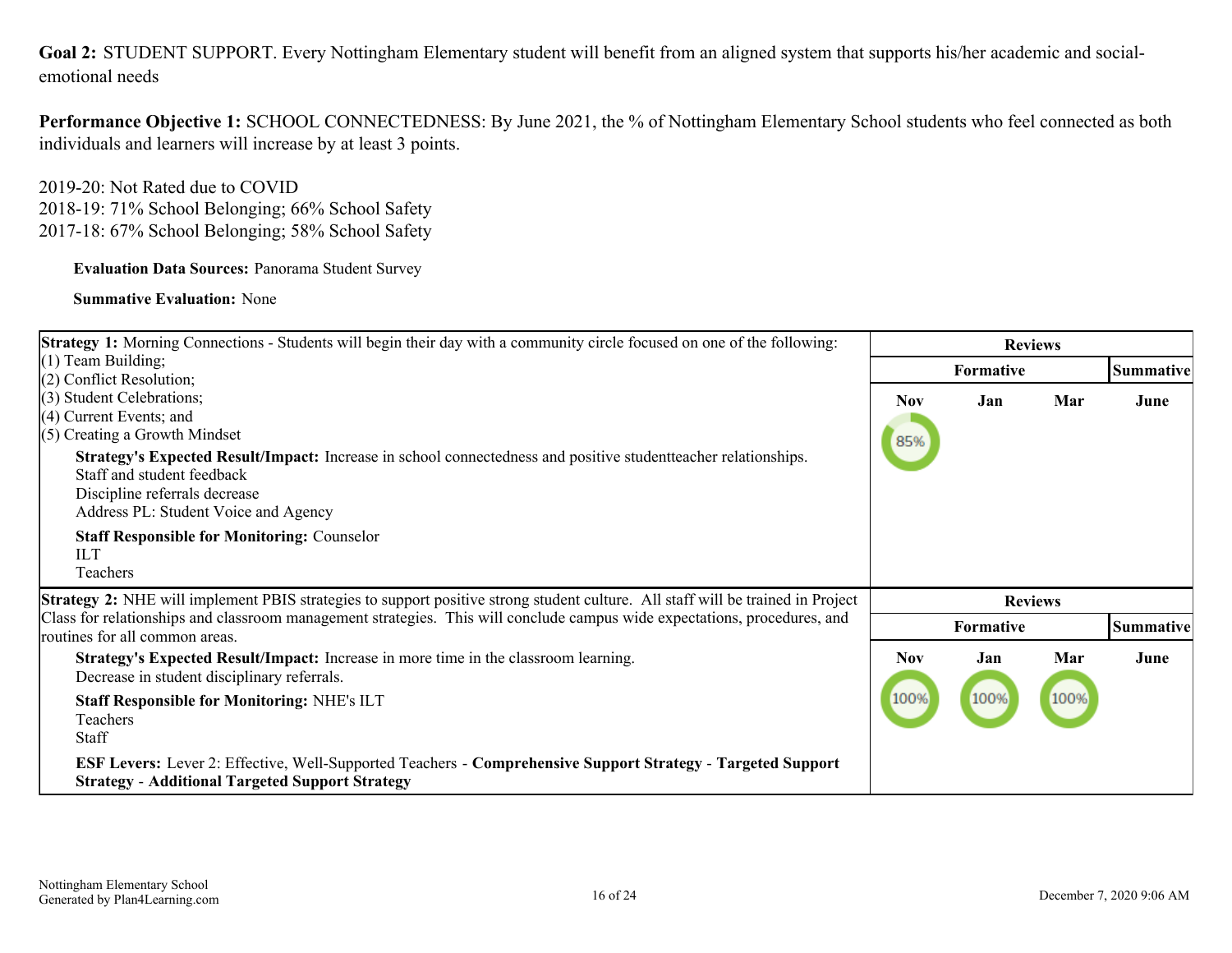| <b>Strategy 3:</b> CIS/Counselor- will team together throughout the year and provide learning opportunities for all students.                                                                                                                                    |             | <b>Reviews</b> |     |           |
|------------------------------------------------------------------------------------------------------------------------------------------------------------------------------------------------------------------------------------------------------------------|-------------|----------------|-----|-----------|
| CIS/Counselor will also bridge some of our learning and equity gaps with parents and families. Some of the activities are;<br>Student Ambassadors, Library Helpers, Chess Club, Women Fund, Mentoring program, Character Traits, WATCH DOGS, No                  |             | Formative      |     | Summative |
| Place For Hate, Hagans Hundreds Club, and Knight bucks.                                                                                                                                                                                                          | <b>Nov</b>  | Jan            | Mar | June      |
| Strategy's Expected Result/Impact: Student ownership in learning<br>Student belonging<br>School pride<br>Student voice and agency                                                                                                                                | 85%         |                |     |           |
| <b>Staff Responsible for Monitoring: Teachers</b><br><b>Staff</b><br>Parents<br>Counselor<br><b>CIS</b>                                                                                                                                                          |             |                |     |           |
| <b>ESF Levers:</b> Lever 1: Strong School Leadership and Planning, Lever 3: Positive School Culture - Comprehensive<br><b>Support Strategy - Targeted Support Strategy - Additional Targeted Support Strategy</b>                                                |             |                |     |           |
| Funding Sources: Resources - 211 - Title I, Part A - \$2,000                                                                                                                                                                                                     |             |                |     |           |
| <b>Strategy 4:</b> NHE will provide a variety of opportunities and experiences for students that are relevant and engaging. We will                                                                                                                              |             | <b>Reviews</b> |     |           |
| provide information that supports a global understanding of community, empathy, curiosity, and respect. Students will have the<br>opportunity to showcase their learning. Students will have experiences including virtual field trips, author visits, and other |             | Formative      |     | Summative |
| campus events.                                                                                                                                                                                                                                                   | <b>Nov</b>  | Jan            | Mar | June      |
| Strategy's Expected Result/Impact: Students will be excited about learning.                                                                                                                                                                                      |             |                |     |           |
| <b>Staff Responsible for Monitoring: Teachers</b><br>Staff<br><b>ILT</b><br>Counselor                                                                                                                                                                            | 70%         |                |     |           |
| ESF Levers: Lever 2: Effective, Well-Supported Teachers, Lever 3: Positive School Culture, Lever 4: High-Quality<br>Curriculum - Comprehensive Support Strategy - Targeted Support Strategy - Additional Targeted Support<br><b>Strategy</b>                     |             |                |     |           |
| 100%<br>No Progress<br>Accomplished<br>Continue/Modify<br>0%                                                                                                                                                                                                     | Discontinue |                |     |           |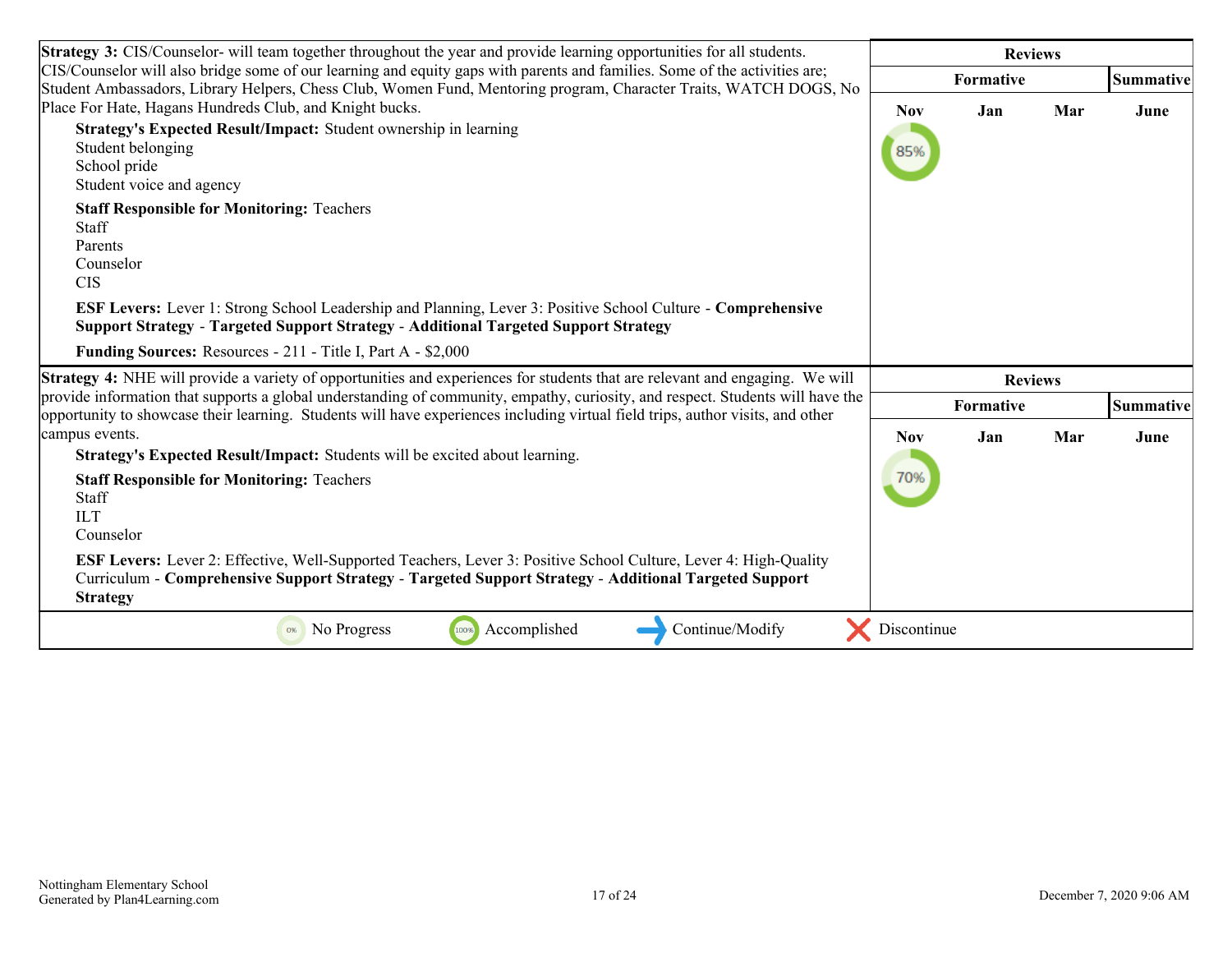#### **Goal 2:** STUDENT SUPPORT. Every Nottingham Elementary student will benefit from an aligned system that supports his/her academic and socialemotional needs

**Performance Objective 2:** GUIDANCE AND COUNSELING: Each grade level will implement and support character education and social-emotional learning curriculum.

**Evaluation Data Sources:** Training materials and attendance rosters

| <b>Strategy 1:</b> Counselor will implement lessons and help roll out the Character Strong curriculum and Morning Connections.                                                                                                       |             | <b>Reviews</b> |     |                  |
|--------------------------------------------------------------------------------------------------------------------------------------------------------------------------------------------------------------------------------------|-------------|----------------|-----|------------------|
| Counselor will attend Texas Conference for new strategies and tools and purchase resources that align with campus SEL goals.<br>Special Education will continue with Special Buddies program to help promote inclusiveness with all. |             | Formative      |     | <b>Summative</b> |
| Strategy's Expected Result/Impact: Student connections and stronger teacher-student relationships.                                                                                                                                   | Nov         | Jan            | Mar | June             |
| <b>Staff Responsible for Monitoring: None</b>                                                                                                                                                                                        |             |                |     |                  |
| ESF Levers: Lever 1: Strong School Leadership and Planning, Lever 3: Positive School Culture - Comprehensive<br><b>Support Strategy - Targeted Support Strategy - Additional Targeted Support Strategy</b>                           | 50%         |                |     |                  |
| Continue/Modify<br>Accomplished<br>No Progress<br>100%                                                                                                                                                                               | Discontinue |                |     |                  |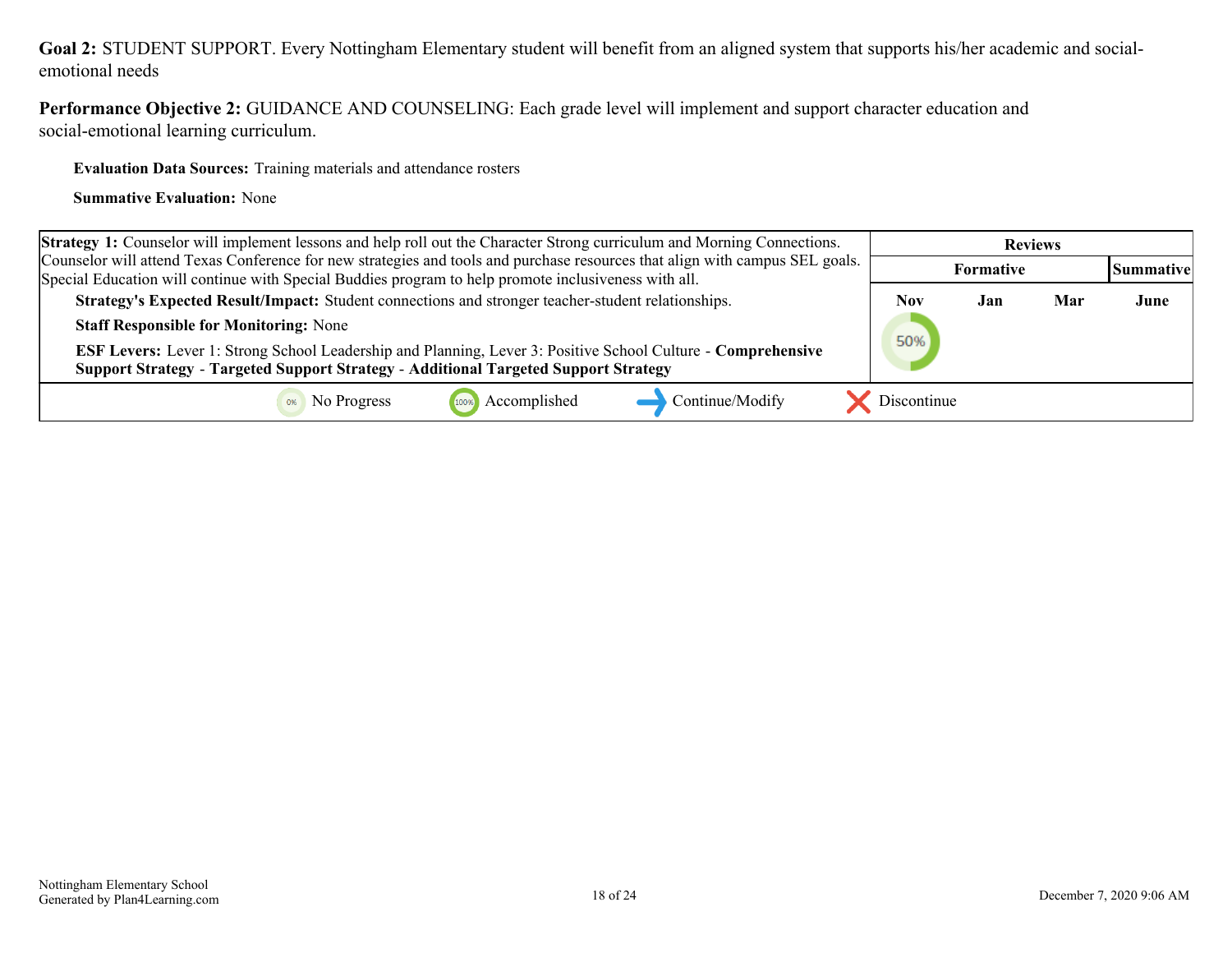<span id="page-18-0"></span>**Goal 3:** SAFE SCHOOLS. Strengthen school safety by establishing and conducting Campus Safety Committee reviews throughout the school year.

**Performance Objective 1:** SAFETY COMMITTEE: Strengthen school safety by establishing and conducting Campus Safety Committee reviews throughout the school year.

**Evaluation Data Sources:** Campus Safety Committee roster

| Strategy 1: CAMPUS SAFETY COMMITTEE: Establish Campus Safety Committees composed of a cross section of                                                                                                                                                                                   |              | <b>Reviews</b>   |             |           |
|------------------------------------------------------------------------------------------------------------------------------------------------------------------------------------------------------------------------------------------------------------------------------------------|--------------|------------------|-------------|-----------|
| stakeholders to look at matters related to campus safety.                                                                                                                                                                                                                                |              | <b>Formative</b> |             | Summative |
| Strategy's Expected Result/Impact: Each Campus principal will recruit a<br>safety team and provide a roster. Each campus team will meet three times per year so that all campuses will be able to<br>refine safety practices.<br><b>Staff Responsible for Monitoring: Administrators</b> | Nov.<br>100% | Jan<br>100%      | Mar<br>100% | June      |
| <b>Strategy 2: HARRIS COUNTY DEPARTMENT OF EDUCATION: Participate in the Harris County Department of</b>                                                                                                                                                                                 |              | <b>Reviews</b>   |             |           |
| Education (HCDE) campus safety audit.                                                                                                                                                                                                                                                    |              | <b>Formative</b> |             | Summative |
| Strategy's Expected Result/Impact: Campus will develop action plans to address any deficiencies as a result of safety<br>audits.                                                                                                                                                         | Nov          | Jan              | Mar         | June      |
| <b>Staff Responsible for Monitoring: Administrators</b><br><b>Safety Committee</b>                                                                                                                                                                                                       | 0%           |                  |             |           |
| Continue/Modify<br>No Progress<br>Accomplished<br>0%<br>100%                                                                                                                                                                                                                             | Discontinue  |                  |             |           |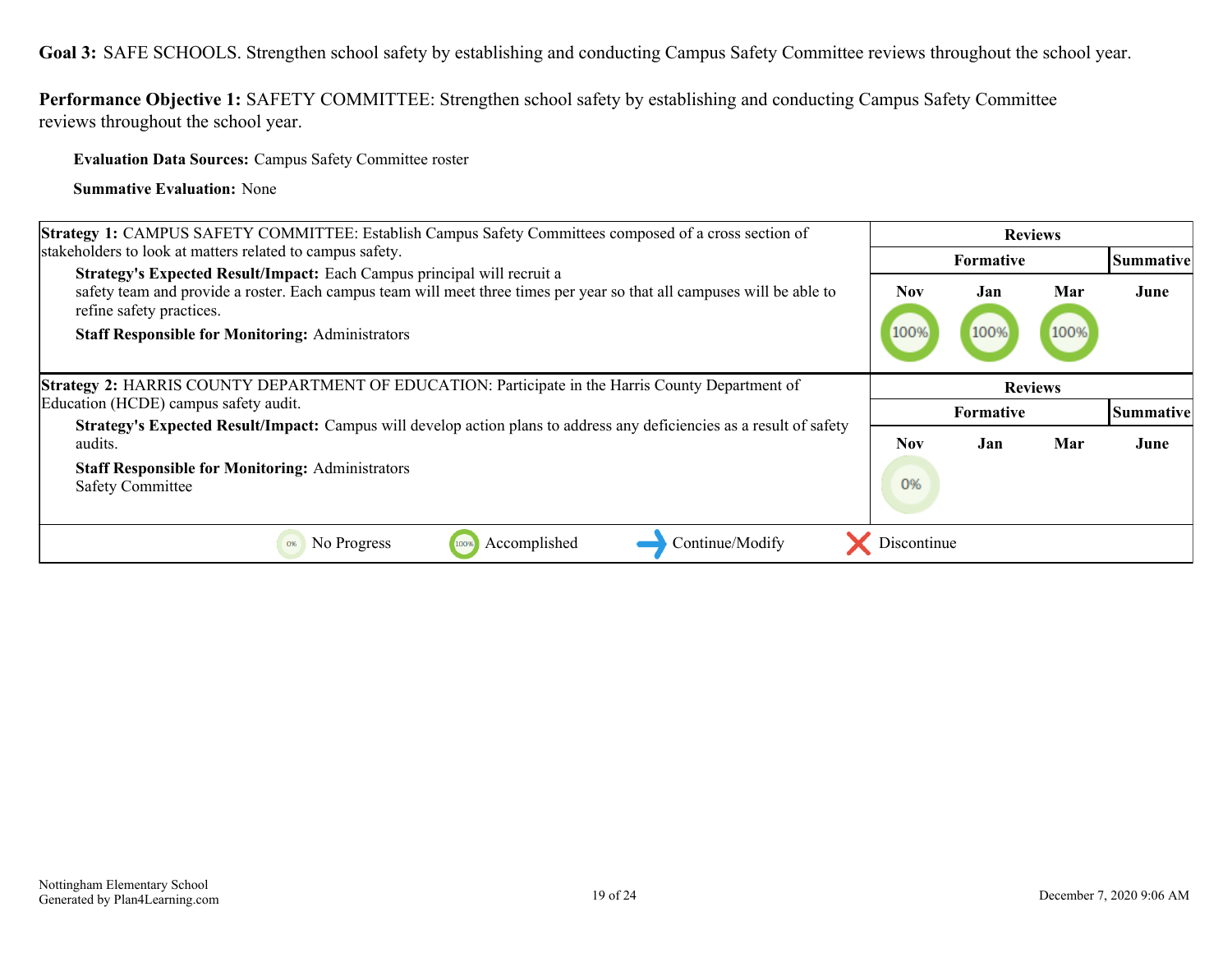**Goal 3:** SAFE SCHOOLS. Strengthen school safety by establishing and conducting Campus Safety Committee reviews throughout the school year.

**Performance Objective 2:** EMERGENCY OPERATIONS: Develop Campus Emergency Operations Procedures (EOP) that comply with SB 11, and include Standard Operating Procedures.

**Evaluation Data Sources:** Campus Emergency Operation Procedures Documents

| <b>Strategy 1:</b> EMERGENCY OPERATIONS PROCEDURES: Campus EOP will align to the best practices from the Texas                                                                                                        |              | <b>Reviews</b>   |                |           |
|-----------------------------------------------------------------------------------------------------------------------------------------------------------------------------------------------------------------------|--------------|------------------|----------------|-----------|
| School Safety Center and the Standard Operating Procedures, such as the "I Love You Guys" Foundation.                                                                                                                 |              | <b>Formative</b> |                | Summative |
| <b>Strategy's Expected Result/Impact:</b> Campus EOP is turned in and filed by September 1st.<br><b>Staff Responsible for Monitoring: Administrators</b>                                                              | Nov.<br>100% | Jan<br>100%      | Mar<br>100%    | June      |
| Strategy 2: EMERGENCY OPERATIONS PROCEDURES: Update campus EOP annually and train staff at the start of each<br>school year.                                                                                          |              | <b>Formative</b> | <b>Reviews</b> | Summative |
| Strategy's Expected Result/Impact: Campus procedures maintained in campus EOPs.<br>Staff training documents maintained.<br>EOP submitted by September 1st.<br><b>Staff Responsible for Monitoring: Administrators</b> | Nov<br>100%  | Jan<br>100%      | Mar<br>100%    | June      |
| <b>Safety Committee</b>                                                                                                                                                                                               |              |                  |                |           |
| No Progress<br>Accomplished<br>Continue/Modify<br>0%<br>100%                                                                                                                                                          | Discontinue  |                  |                |           |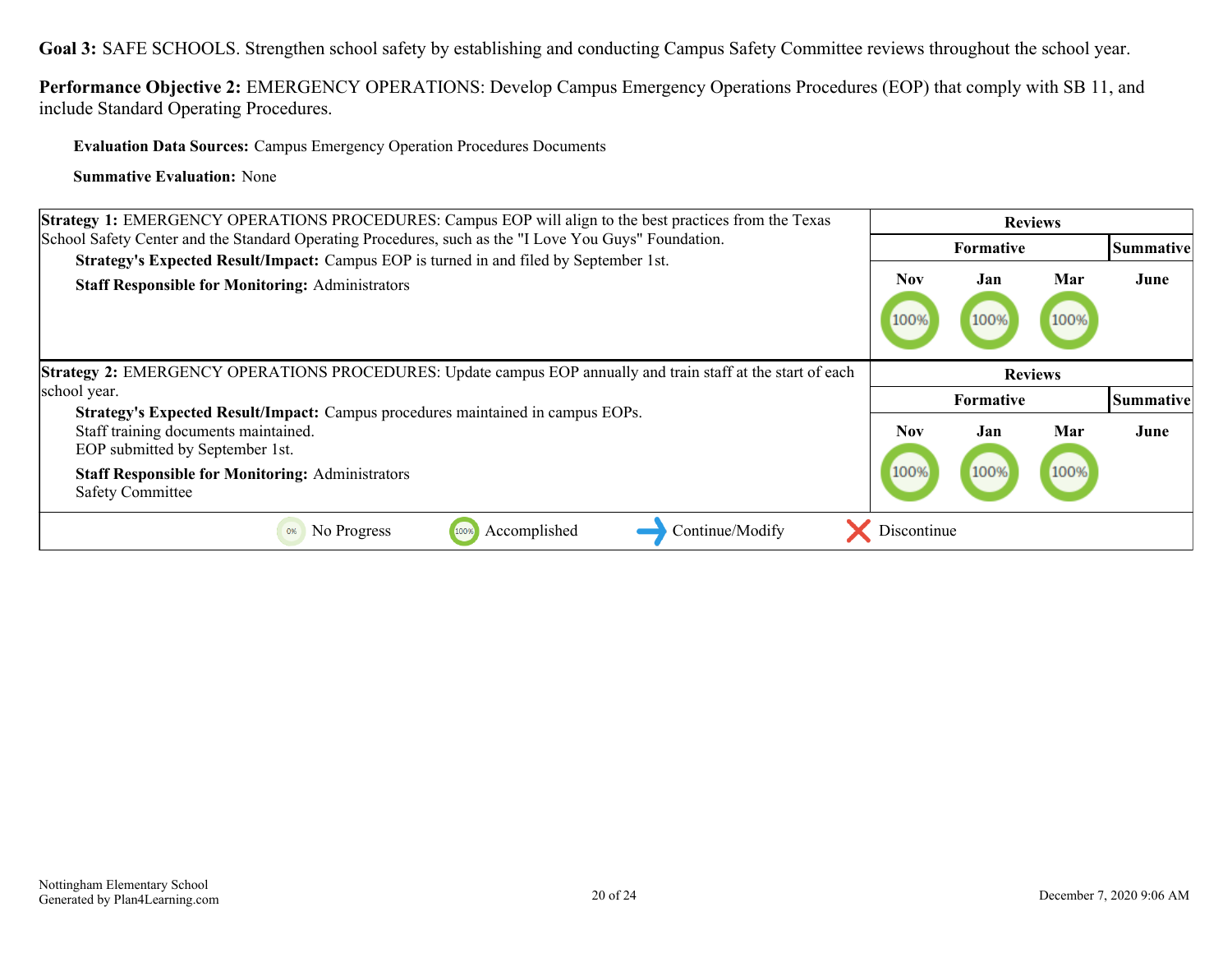<span id="page-20-0"></span>**Goal 4:** FISCAL RESPONSIBILITY. Nottingham Elementary School will ensure efficient and effective fiscal management of resources and operations to maximize learning for all students.

**Performance Objective 1:** FINANCIAL MANAGEMENT: Maintain high quality financial management practices so that financial resources provide the maximum possible support for T-2-4.

**Evaluation Data Sources:** Year-To-Date (YTD) Budget Reports (monthly, quarterly, annually)

| <b>Strategy 1:</b> Conduct frequent budget meetings with Administrative Assistant to review and manage                       |             | <b>Reviews</b> |     |           |
|------------------------------------------------------------------------------------------------------------------------------|-------------|----------------|-----|-----------|
| money.                                                                                                                       |             | Formative      |     | Summative |
| Strategy's Expected Result/Impact: Error free records.<br>Documentation of purchases and orders.                             | <b>Nov</b>  | Jan            | Mar | June      |
| <b>Staff Responsible for Monitoring: Principal</b><br>Administrative<br>Assistant<br><b>Title I Schoolwide Elements: 3.1</b> | 70%         |                |     |           |
|                                                                                                                              |             |                |     |           |
| Continue/Modify<br>Accomplished<br>No Progress<br>100%                                                                       | Discontinue |                |     |           |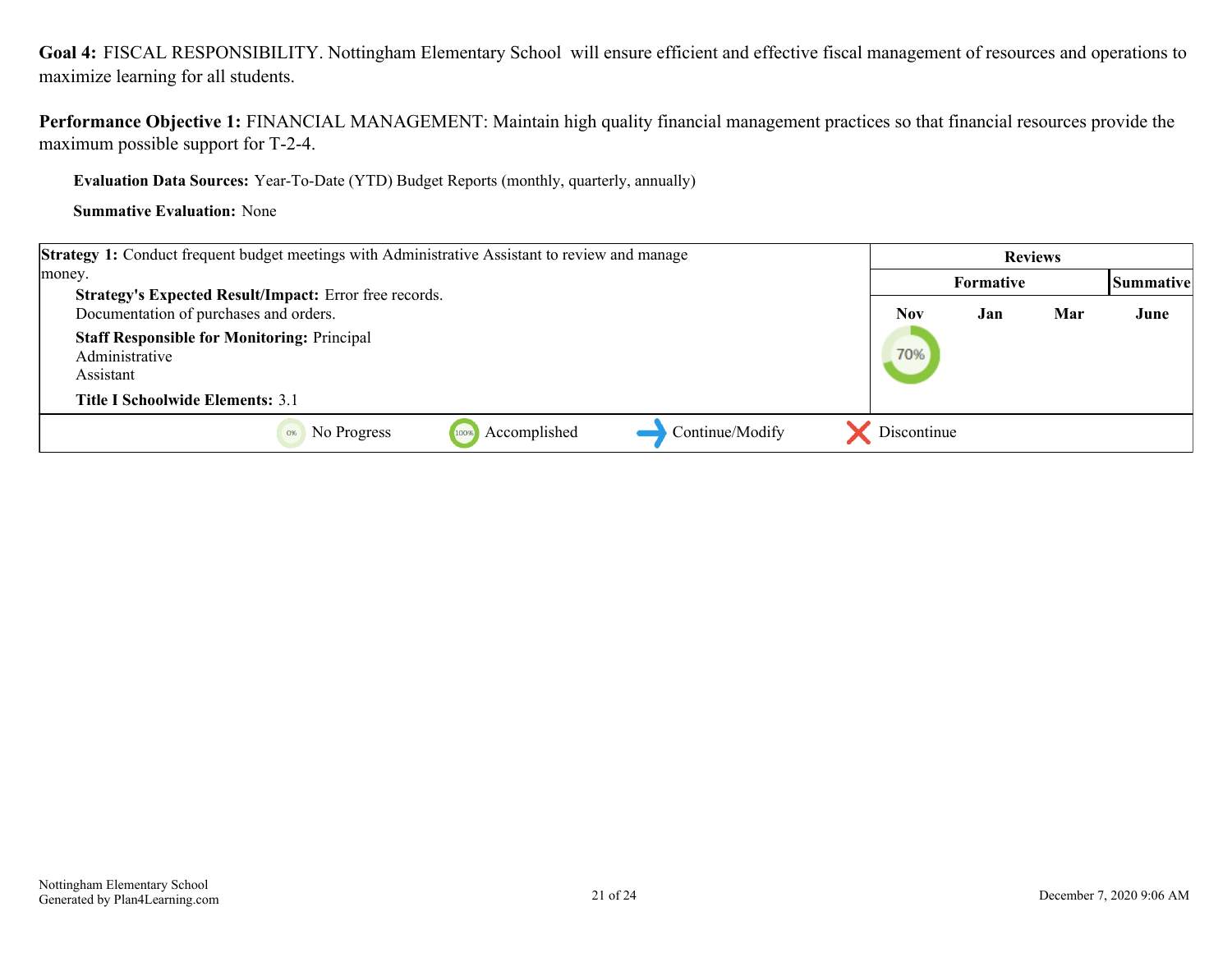# **Campus Funding Summary**

<span id="page-21-0"></span>

| <b>199 PIC 11 - Instructional Services</b> |                                      |                 |                                   |                         |               |  |  |  |  |
|--------------------------------------------|--------------------------------------|-----------------|-----------------------------------|-------------------------|---------------|--|--|--|--|
| Goal                                       | Objective                            | <b>Strategy</b> | <b>Resources Needed</b>           | <b>Account Code</b>     | Amount        |  |  |  |  |
|                                            |                                      | $\mathbf{1}$    | <b>Other Reading Materials</b>    |                         | \$2,750.00    |  |  |  |  |
| 1                                          | $\mathbf{1}$                         | $\overline{4}$  |                                   | Resources and materials | \$25,629.35   |  |  |  |  |
| <b>Sub-Total</b>                           |                                      |                 |                                   |                         |               |  |  |  |  |
| <b>Budgeted Fund Source Amount</b>         |                                      |                 |                                   |                         |               |  |  |  |  |
| +/- Difference                             |                                      |                 |                                   |                         |               |  |  |  |  |
| 199 PIC 23 - Special Education             |                                      |                 |                                   |                         |               |  |  |  |  |
| Goal                                       | Objective                            | <b>Strategy</b> | <b>Resources Needed</b>           | <b>Account Code</b>     | <b>Amount</b> |  |  |  |  |
| 1                                          |                                      | $\overline{4}$  | <b>Special Education Supplies</b> |                         | \$2,500.00    |  |  |  |  |
| <b>Sub-Total</b>                           |                                      |                 |                                   |                         | \$2,500.00    |  |  |  |  |
| <b>Budgeted Fund Source Amount</b>         |                                      |                 |                                   |                         |               |  |  |  |  |
| +/- Difference                             |                                      |                 |                                   |                         |               |  |  |  |  |
| 199 PIC 25 - ESL/Bilingual                 |                                      |                 |                                   |                         |               |  |  |  |  |
| Goal                                       | Objective                            | <b>Strategy</b> | <b>Resources Needed</b>           | <b>Account Code</b>     | Amount        |  |  |  |  |
|                                            |                                      | $\overline{4}$  | Resources, Materials              |                         | \$2,680.00    |  |  |  |  |
| <b>Sub-Total</b>                           |                                      |                 |                                   |                         |               |  |  |  |  |
| <b>Budgeted Fund Source Amount</b>         |                                      |                 |                                   |                         |               |  |  |  |  |
|                                            |                                      |                 |                                   | +/- Difference          | \$0.00        |  |  |  |  |
|                                            | 199 PIC 30 - At Risk School Wide SCE |                 |                                   |                         |               |  |  |  |  |
| Goal                                       | Objective                            | <b>Strategy</b> | <b>Resources Needed</b>           | <b>Account Code</b>     | Amount        |  |  |  |  |
|                                            |                                      | $\overline{3}$  | Materials, supplies, books        |                         | \$8,000.00    |  |  |  |  |
| <b>Sub-Total</b>                           |                                      |                 |                                   |                         |               |  |  |  |  |
| <b>Budgeted Fund Source Amount</b>         |                                      |                 |                                   |                         | \$8,000.00    |  |  |  |  |
| +/- Difference                             |                                      |                 |                                   |                         | \$0.00        |  |  |  |  |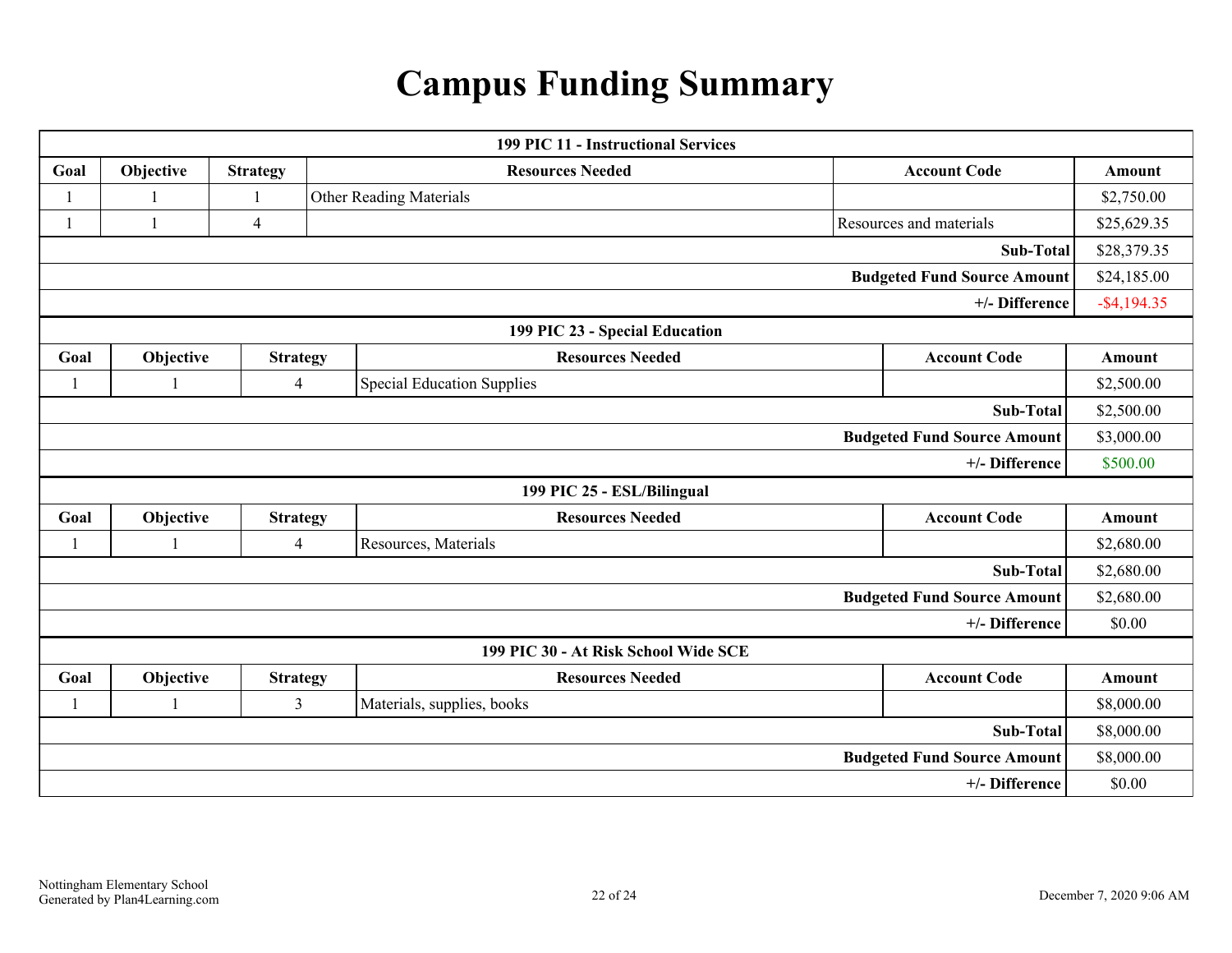| 199 PIC 99 - Undistributed              |                |                 |                                                                                                     |                                    |               |  |  |  |
|-----------------------------------------|----------------|-----------------|-----------------------------------------------------------------------------------------------------|------------------------------------|---------------|--|--|--|
| Goal                                    | Objective      | <b>Strategy</b> | <b>Resources Needed</b>                                                                             | <b>Account Code</b>                | Amount        |  |  |  |
| 1                                       |                | $\overline{2}$  | Materials and supplies                                                                              |                                    | \$3,570.18    |  |  |  |
|                                         |                |                 |                                                                                                     | <b>Sub-Total</b>                   | \$3,570.18    |  |  |  |
| <b>Budgeted Fund Source Amount</b>      |                |                 |                                                                                                     |                                    |               |  |  |  |
| +/- Difference                          |                |                 |                                                                                                     |                                    |               |  |  |  |
| 211 - Title I, Part A                   |                |                 |                                                                                                     |                                    |               |  |  |  |
| Goal                                    | Objective      | <b>Strategy</b> | <b>Resources Needed</b>                                                                             | <b>Account Code</b>                | <b>Amount</b> |  |  |  |
|                                         |                |                 | Supplies & Materials                                                                                |                                    | \$20,518.00   |  |  |  |
|                                         | $\mathbf{1}$   | 1               | <b>Substitutes Professional Staff</b>                                                               |                                    | \$500.00      |  |  |  |
|                                         | $\mathbf{1}$   | $\overline{2}$  | Magazines & Periodicals                                                                             |                                    | \$100.00      |  |  |  |
|                                         | $\overline{2}$ | $\mathbf{1}$    | <b>Other Reading Materials</b>                                                                      |                                    | \$11,000.00   |  |  |  |
|                                         | $\sqrt{2}$     | $\mathbf{1}$    | Software                                                                                            |                                    | \$5,085.00    |  |  |  |
| $\mathbf{1}$                            | $\overline{2}$ | $\mathbf{1}$    | <b>Technology Equipment</b>                                                                         |                                    | \$5,000.00    |  |  |  |
|                                         | $\overline{2}$ | $\overline{2}$  | Teacher & Professional Salary, Medicare, Employer Contribution, Workers<br>Comp, Teacher Retirement |                                    | \$67,569.00   |  |  |  |
| $\mathbf{1}$                            | $\overline{2}$ | $\overline{2}$  | Sub/Hr Support Personnel                                                                            |                                    | \$400.00      |  |  |  |
| $\overline{2}$                          | 1              | $\overline{3}$  | Resources                                                                                           |                                    | \$2,000.00    |  |  |  |
| Sub-Total                               |                |                 |                                                                                                     |                                    |               |  |  |  |
|                                         |                |                 |                                                                                                     | <b>Budgeted Fund Source Amount</b> | \$112,465.00  |  |  |  |
| +/- Difference                          |                |                 |                                                                                                     |                                    |               |  |  |  |
| 211 - Title I, Part A (FBG20 Carryover) |                |                 |                                                                                                     |                                    |               |  |  |  |
| Goal                                    | Objective      | <b>Strategy</b> | <b>Resources Needed</b>                                                                             | <b>Account Code</b>                | <b>Amount</b> |  |  |  |
|                                         | 1              | $\mathbf{1}$    | Supply/Material                                                                                     |                                    | \$7,346.00    |  |  |  |
| <b>Sub-Total</b>                        |                |                 |                                                                                                     |                                    |               |  |  |  |
| <b>Budgeted Fund Source Amount</b>      |                |                 |                                                                                                     |                                    |               |  |  |  |
| +/- Difference                          |                |                 |                                                                                                     |                                    |               |  |  |  |
| <b>Grand Total</b>                      |                |                 |                                                                                                     |                                    | \$164,647.53  |  |  |  |